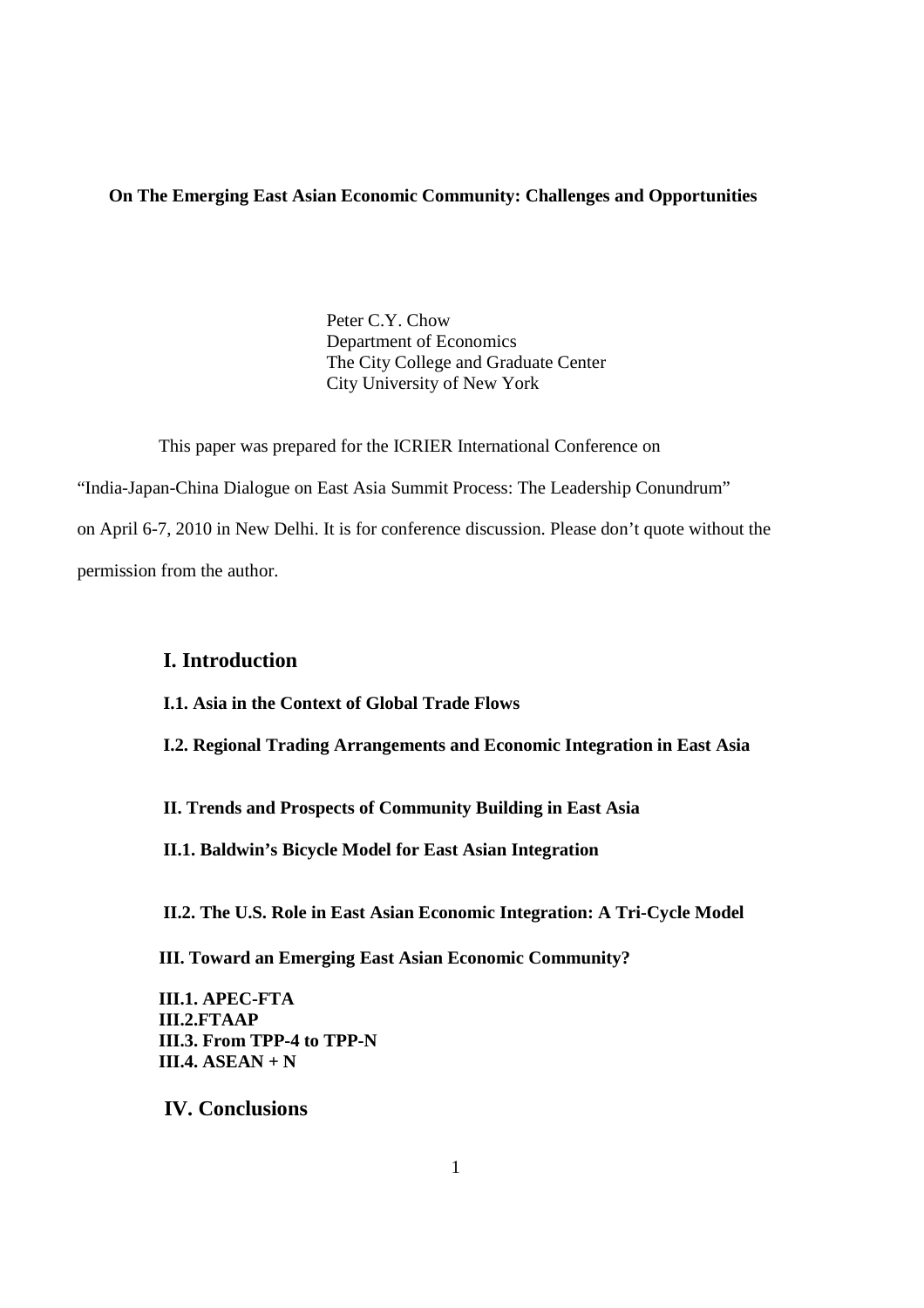## **I. Introduction**

# **I.1. Asia in the Context of Global Trade Flows**

The growth of world trade is much faster than that of the total output of the world economy since the  $18<sup>th</sup>$ century, except for the interruption of trade in the inter-war period during 1913-1950. In 2000-2007, the average growth rates of world export were 2.7% faster than the real GDP in the world economy, except for 2001 when the world trade declined marginally due to the dot.com bubbles. Figure 1 below showed the volume of world exports and GDP during 2000-2007 periods.



Figure 1: Growth of world GDP and Trade, 2000-2007 Source WTO: 2008 World Trade Statistics

However, the global trade flows are highly concentrated in the top 20 trading partners in three major regions; in 2007, the top 20 trading countries accounted for 72.6% (71.8%) of world imports (exports). Among the three major regions in Asia, Europe and North America; the Europe accounted for 43.4% ( 42.4%) of world imports ( exports),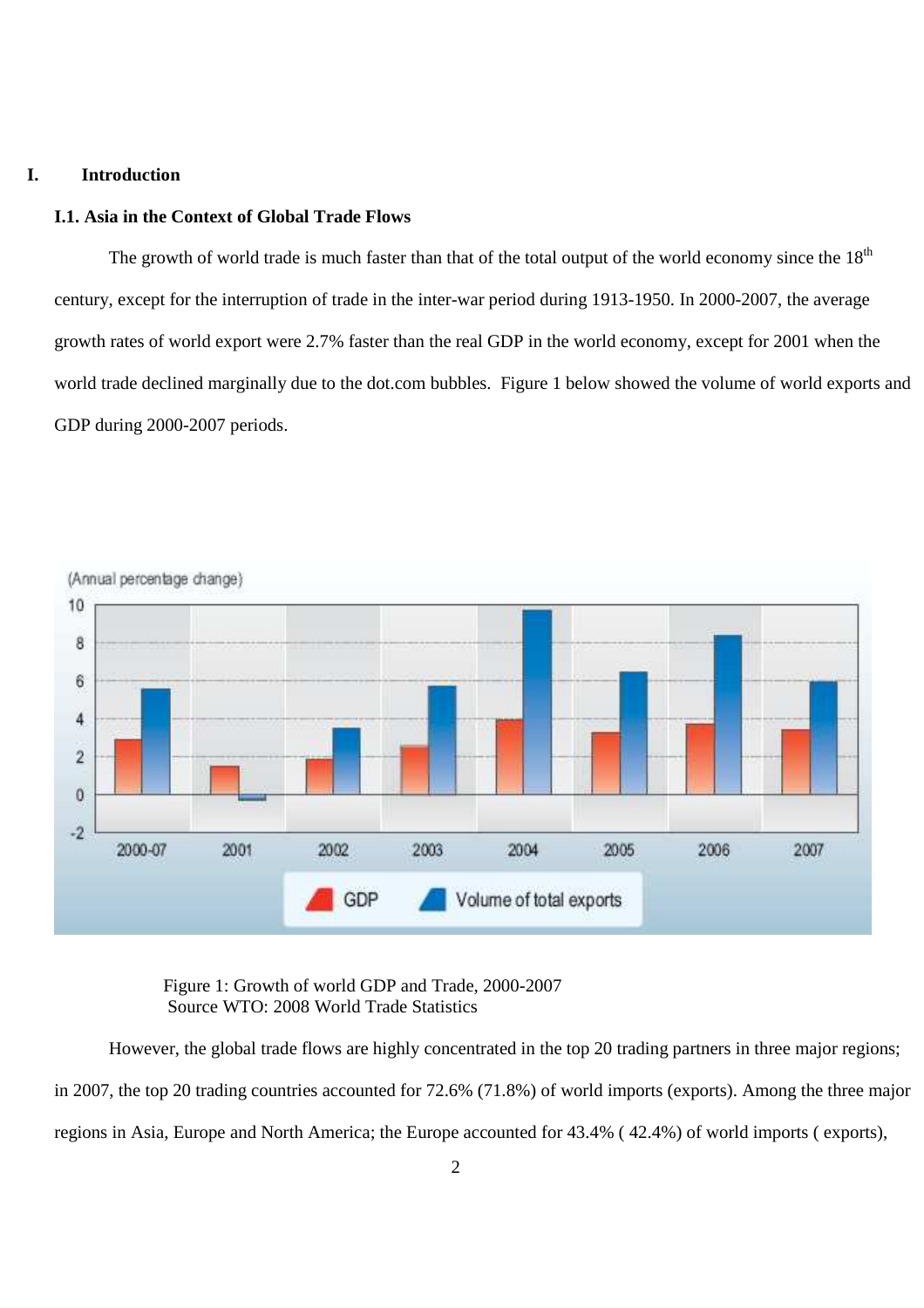followed by Asia with 25.3% ( 27.9%) shares of world import ( export) and North America with 19.4% ( 13.6%) shares of world import ( export) in 2007 ( WTO. 2008 World Trade Statistics)**.** In other word, the three major regions dominated the world trade flows by accounting for 88.1% (83.9%) of the world imports (exports) in 2007.

Meanwhile, intra-regional trade flows overrode that of inter-regional since the 1998's; Figure 2 below illustrates the intra and inter-regional merchandise trade in the three major regions in 2007;



Figure 2: Percentage of inter-and intra-regional trade in total trade flows in three major trading regions in 2007.

One can find from Figure 2 above that, among the three major regions, intra-regional trade in Europe accounted for 73.5% of total trade in Europe, whereas those in North America and Asia is only 51.4% and 49.7% respectively in 2007. In other word, among the three major regions of world trade, Asian countries relied the most on the external market for their exports. The dependency for external market has important implication for the evolving economic integration in Asia Pacific region.

#### **I.2. Regional Trading Arrangements and Economic Integration in East Asia**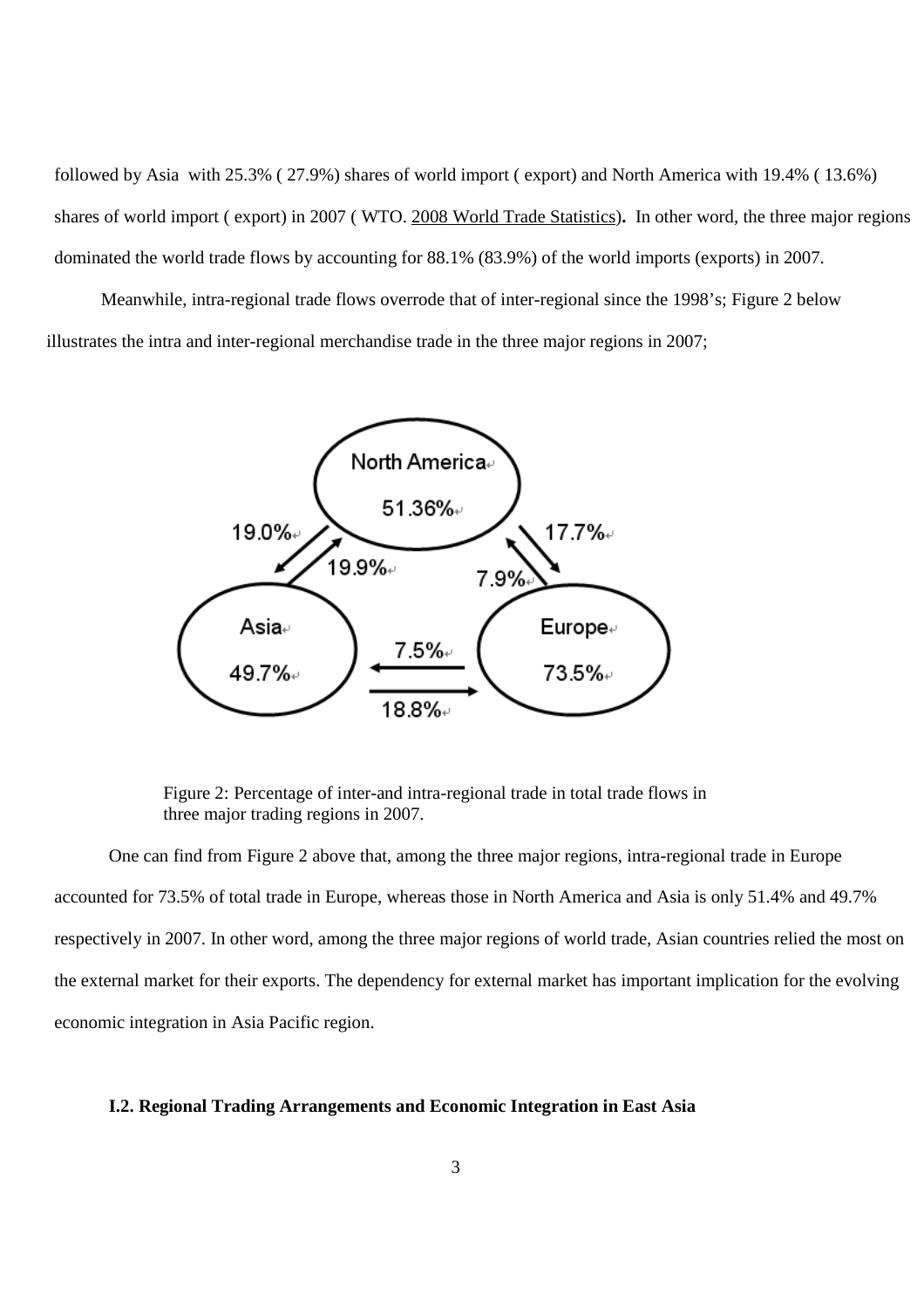Though many East Asia countries are trade dependent economies which accounted for a sizable share of world trade today, they adopted their export-promotion development strategies at different time periods, and penetrated in the world market with at various levels of product sophistication in accordance with their comparative advantages in the world market as well as their respective levels of economic developments and industrialization. Therefore, export commodities from Asia to the world market are composed of divergent different degrees of technologic and product sophistications.

As the industrialized leader in the region and pursued its export-led growth policy soon after its post-war reconstruction, Japan took the lead in the " flying geese" pattern of industrialization ( Akamatsu, 1970) as early as the 1950's. The two little geese, Korea and Taiwan, arguably adopted similar development trajectory as what Japan did after the mid-1960. ASEAN-4 (Indonesia, Malaysia, the Philippines and Thailand) started to engage in exportoriented development policy only after the first energy crisis of 1973-74, whereas China started its economic reform and openness only after 1978-79. For South Asia like India, much of its trade and investment policies were liberalized only until the mid-1990.

 At the risk of oversimplification, one could conceptually derive the following diagram to illustrate the path of industrial development in Japan and its followers in the post war era:





Figure 2: A Linked of East Asian Industrialization Process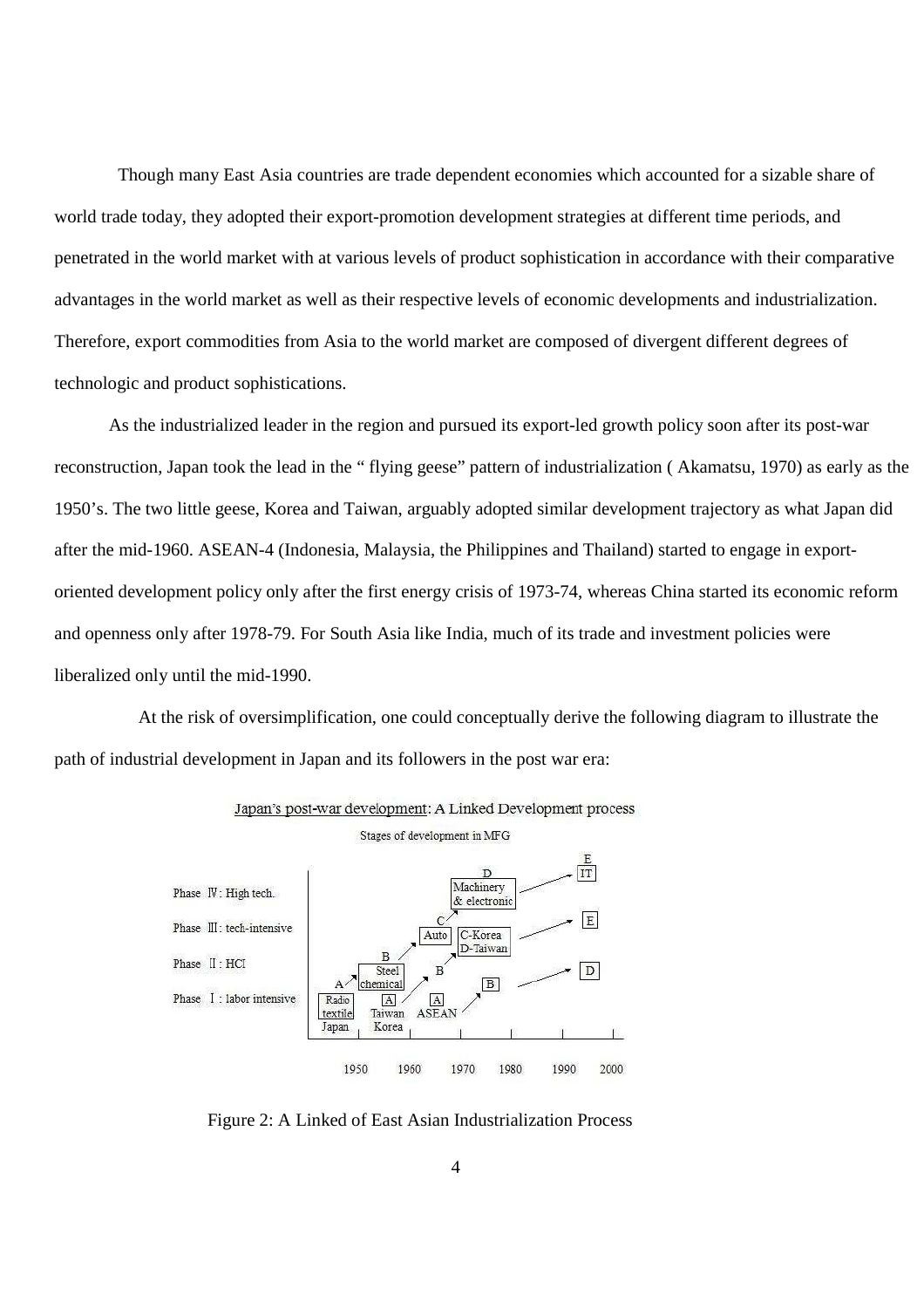Source: Chow (2010)

 The sequential developments thesis described above is similar to the "stages approach of comparative advantage" a la Balassa (1979).The fact that Asian countries have had different concentrations in various industries and with divergent technological sophistications in their export commodities may provide them with strong incentive for industrial coordination and economic cooperation. However, economic integration within the region didn't occur until the trade-investment nexus gained its momentum after the Plaza Accord in 1985. For institutionalization of formal regional trading arrangements, East Asia engaged a series of bilateral and multilateral free trade agreements (FTAs) only lately in the 1990's, and the proliferation of FTAs occurred only after the 1997-98 financial crises. The bandwagon effect of signing FTAs in Asia generated 166 regional trading arrangements (RTAs) by June 2009. Among those regional trading arrangement (RTAs), the following are most important to the development of a broad East Asian Economic Community;

i) ASEAN plus Japan (2007) ii) ASEAN Plus Korea (2008)

- iii) ASEAN Plus CER (Australia and New Zealand, 2009)
- iv) ASEAN plus China (2010)
- v) ASEAN plus India (2011)
- vi) ASEAN plus China, Japan and Korea (ASEAN plus 3)
- vii) ASEAN Plus Six: ASEAN plus 3, as well as Australia, India, and New Zealand

Nevertheless, economic integration in East Asia is very different from that in Europe or North America.

Basically, East Asian economies are heterogeneous in their levels of economic development with high disparities in per capita income and high dispersion of industrial developments. Secondly, among those trade dependent economies, the degrees of overlapping export commodities are relatively high; measured by the export similarity index, most East Asian countries have a "similarity index" of more than 0.5 in 2006. Among them, the similarity index between Korea and Taiwan ranked the highest with similarity index of 0.8, followed by 0.76 between China and Taiwan, and 0.73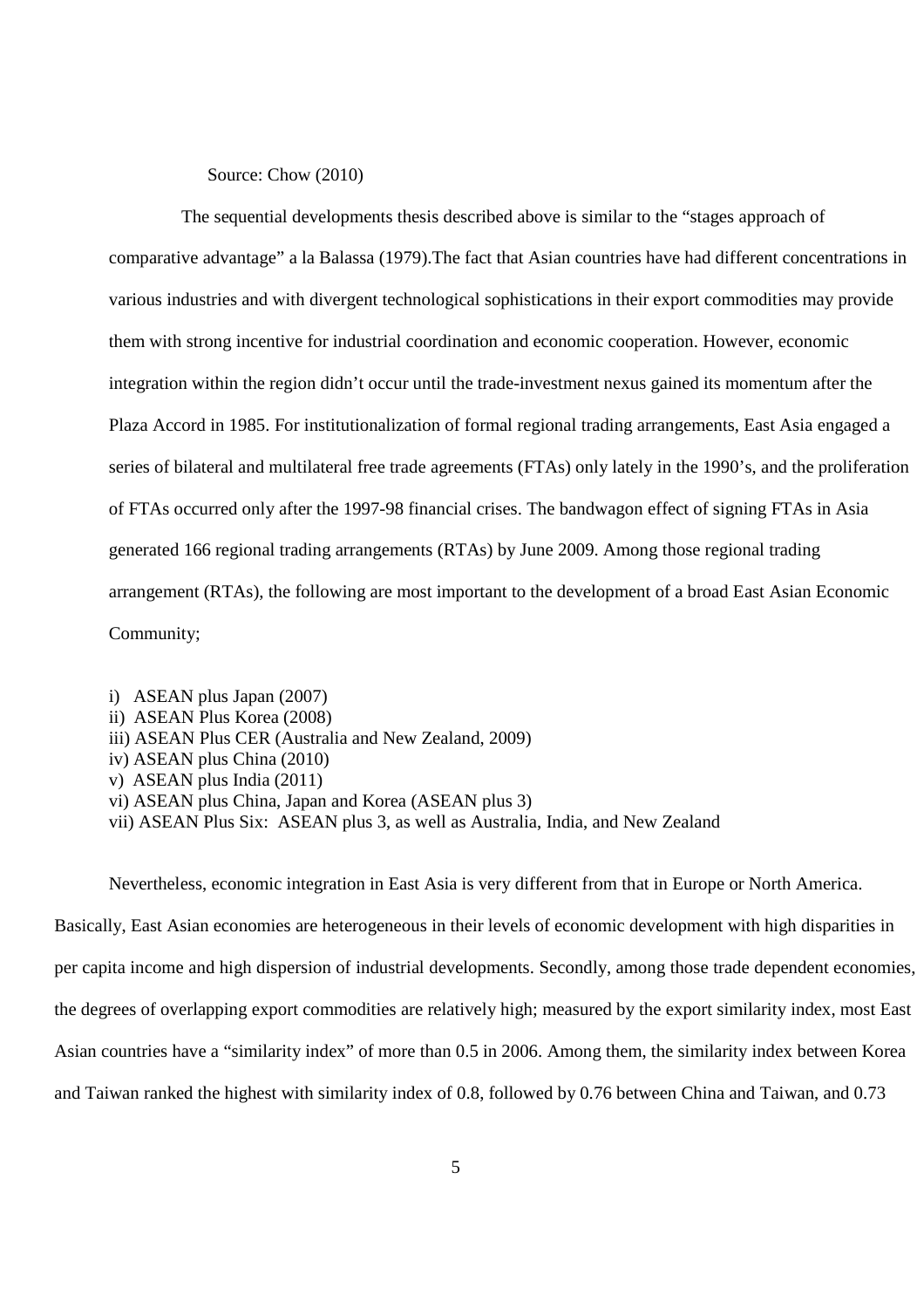between China and Korea, as well as between ASEAN and Taiwan (Hong, 2009). Thirdly, much of the final products from those trade dependent economies are destined toward the same market in the industrialized countries such as the U.S. and European Union. The high degree of overlapping export commodities destined to the markets in industrial countries may provide another reason for East Asia to adopt "open regionalism" in their drive of economic integration.

However, the above "stages of development" and the division of labor would need to be qualified by the development of the drive of globalization, especially the fragmentation of manufacturing production. Essentially, intra-industry trade, especially intra-firm trade between home countries and foreign subsidiaries has been dominating the trade flows after the 1980's. To some extent, the division of labor and the resultant trade patterns in the region were generated by the trade-investment nexus and the regional production network generated by the multinational enterprises, especially since the Plaza Accord in 1985. Hence, one could argue that there was a "de facto" economic integration in East Asia even before the proliferations of the FTAs.

The trade-investment nexus and its consequential effect of "de facto" economic integration generated a regional production network and became a subset of the global supply chain to provide final consumer products, especially in information and communication technology (ICT), for the industrialized countries. Hence, economic integration in East Asia, other than trade and investment liberalization, requires substantial policy initiatives on structural re-adjustments in trade destinations, commodity structures, as well as coordination of industrial development.

#### **II. Trends and Prospects of Community Building in East Asia**

What would be the likely outlook of the evolving East Asian "de facto" economic integration? To what extent would an evolutionary East Asian Community emerge as a result of the proliferation of regional trading arrangements? Those are the interesting questions and its developments deem carefully analysis.

6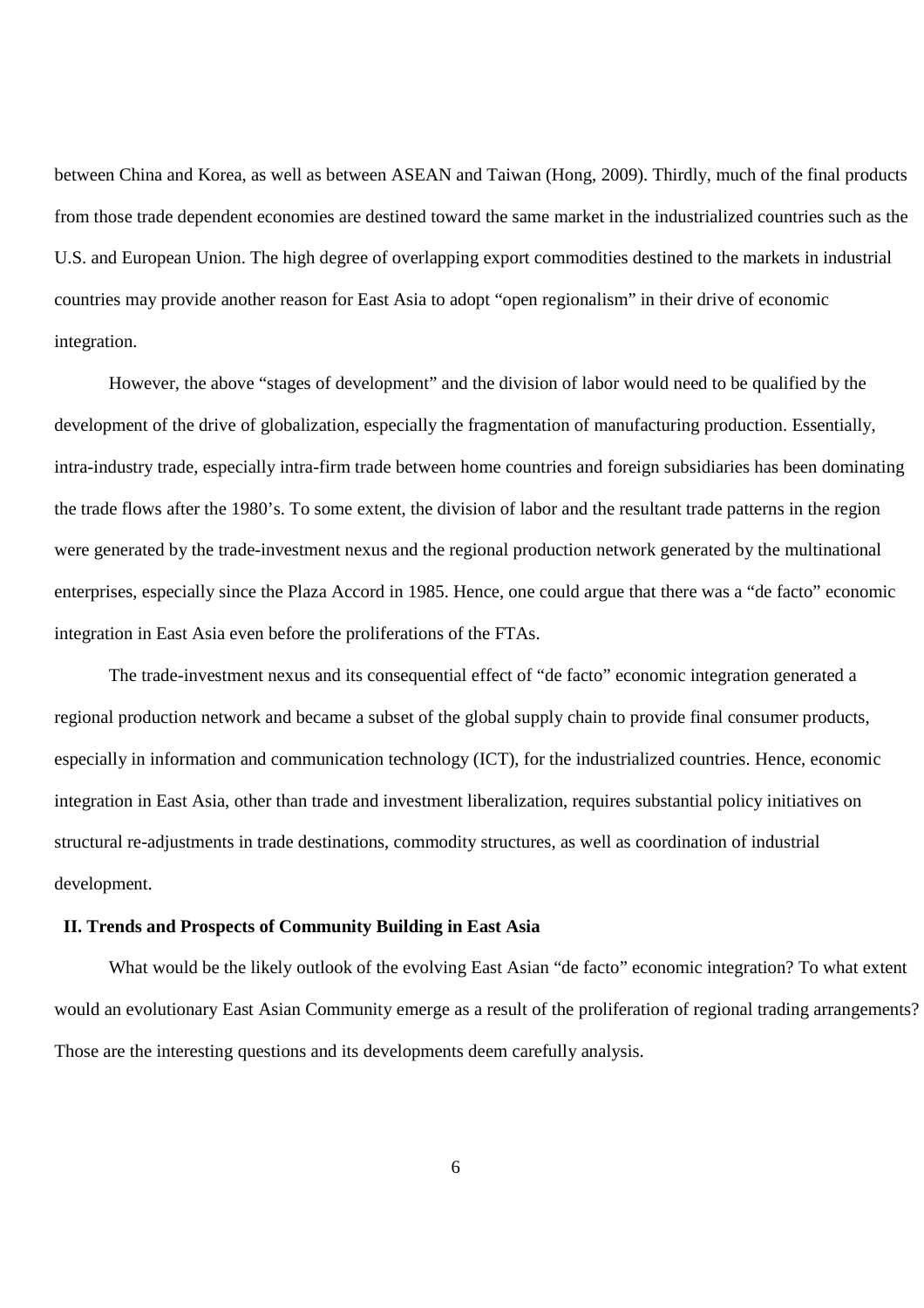In general, economic integration between small and large countries would lead to reallocations of factors of production and generate a lopsided distribution of "industrial clusters" in the large countries due to scale economies under free capital movements. After analyzing the effect of economic integration on the shift of industrial clusters, Krugman (1991) argued that a "hub- spoke "scenario between large and small economies would occur because the large economy ( the hub) with relatively large size of production bases would be benefited through trade liberalization, cost reduction and scale economies , whereas the smaller size economy ( the spoke) would suffer from it to become a periphery. As exemplified by the experience of the enlargement of the European Union, except for the immovable land, all other factors of production including capital, labor, and technology have been attracted to the hub.

# **II.1. Baldwin's Bicycle Model for East Asian Integration: Two Hubs, Many Spokes**

Based on econometric model of measurement of hub-ness in economic integration,<sup>1</sup> Baldwin (2004) conclude that a bilateralism of " hub-and-spoke " scenario in East Asia and schematically drew two natural hubs for an East Asian bicycle as a possible scenario ; **The Japan-centric and China- centric hubs with many spokes in the regions.** The following figure was modified by the author by incorporating the actual and the proposed preferential trading arrangements in Japan and China. $^2$ 

 $\overline{a}$ 1

Baldwin defined that " A hub will be the nation for whom preferential access is highly valued by most, or all nations in the region" ( 2004. P. 27).

 $^2$  By May 15, 2009, Japan signed 11 FTAs with Singapore, Malaysia, the Philippines, Thailand, Mexico, Chile, Indonesia, Brunei, ASEAN, Switzerland and Vietnam. China signed FTAs with ASEAN, Pakistan, Chile, New Zealand, Singapore, Peru, two CEPAs with Hong Kong and Macco and the Asia Pacific Trade Agreement which include Bangdashi, India, Korea, Laos and Sir Lanka.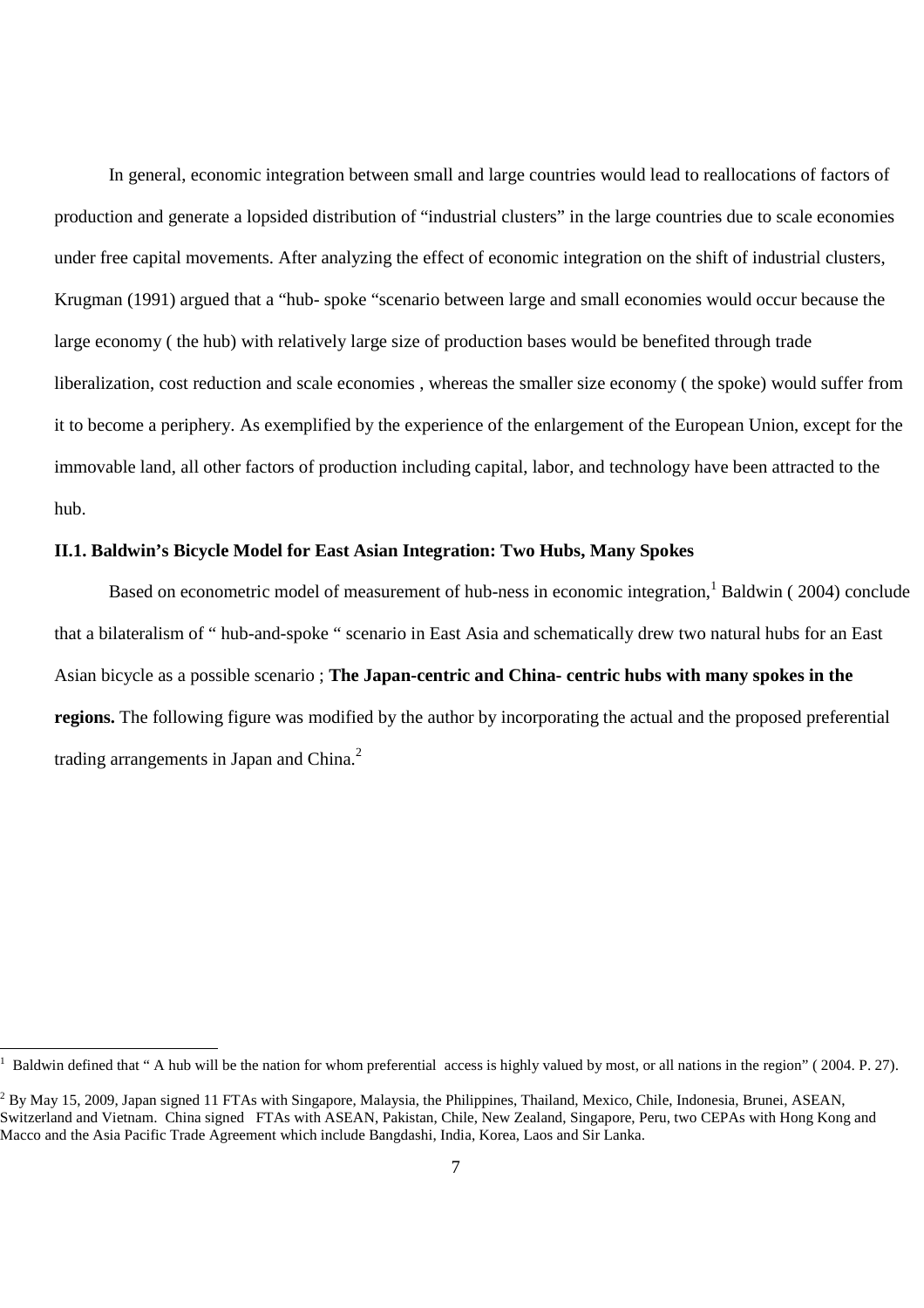

## **Figure 3: Baldwin's Bilateralism of FTA Pattern in East Asia**

Baldwin noted that the level of hub-ness in East Asia is not comparable to that of the U.S. in Western Hemisphere. He also argued that," on average, Japan has twice the 'hub-ness' of China" for almost every East Asian nation under study except for Laos and Cambodia. The potential hub-ness for ASEAN as a group is significant only for Laos (54%), Singapore (21%) and Brunei (13%). Other potential hubs investigated by Baldwin was Japan-Korea FTA, which is over 10 % for all East Asian countries and over 20% for most others. Adding China to become Japan-China-Korea FTA does not increase the "hub-ness "for East Asian nations at all.

One can further argue that the Japan-centric hub is dominated by the industrial democracy of Japan, which is generally considered as the leader of East Asian industrialization (the "mother goose "in Akamatsu "flying geese model", 1971). Japan, which is well endowed with "oceanic civilization", has been developing its hub status through market forces of trade, investment and technological flows since the 1960's (Chow, 2009 a). In fact, a well-established global production and distribution network in East Asia has been built by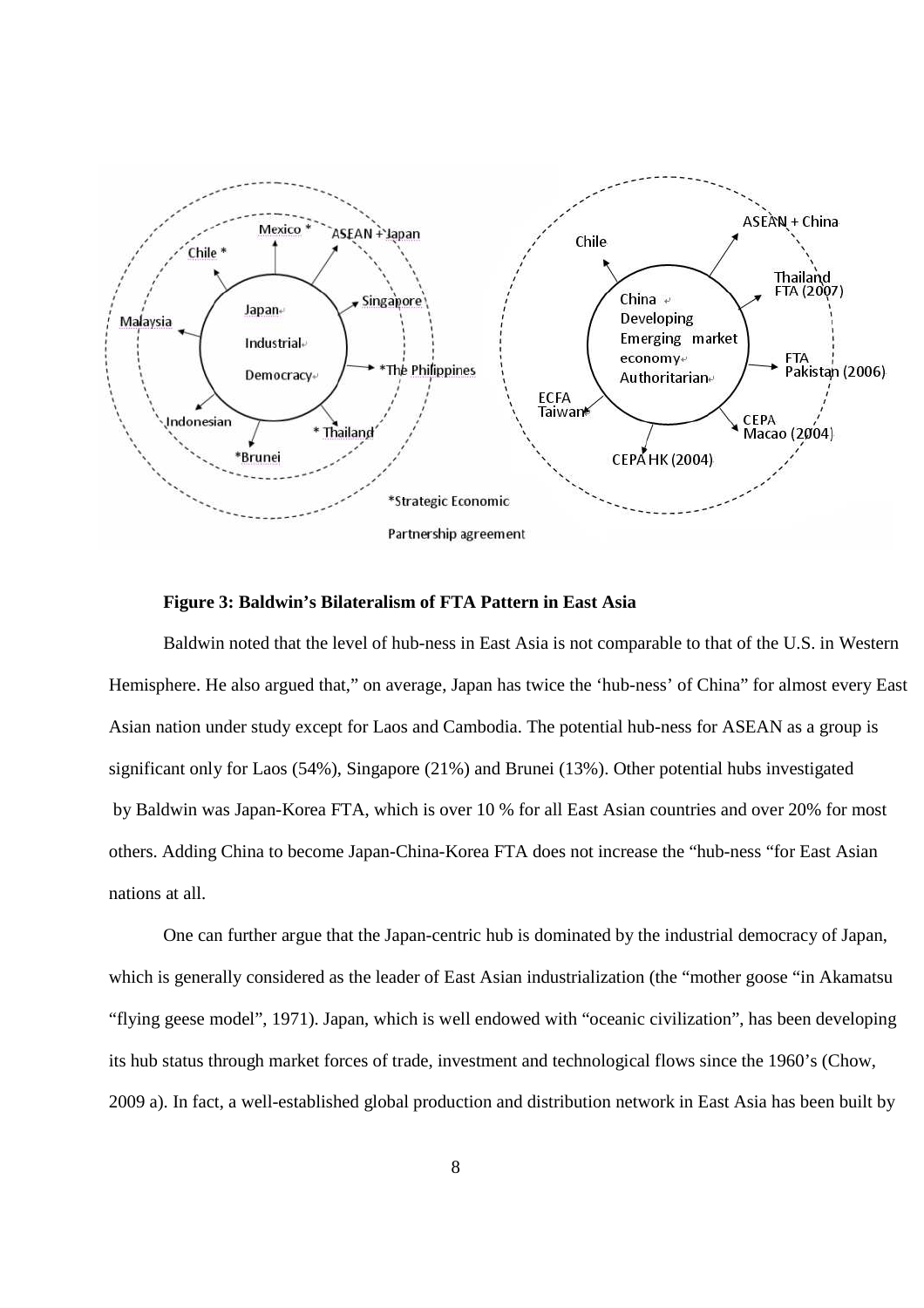Japan's multination corporations (MNCs) even before the institutionalization of the ASEAN plus Japan FTA (Ando and Kimura, 2003). On the other hand, China has been and still is an authoritarian regime, and is traditionally tied with "continental civilization". The China -centric hub is, in addition to its leverage to Hong Kong and Macao, manipulated by China's "good neighborhood" policy to South East Asian countries.

Nevertheless, both the China-centric and Japan-centric hubs rely on external market to dispose their final products. By comparisons of the three RTAs in the three major trading blocs, intra-regional trade accounted for 68% in EU-27, 51% in NAFTA and only 25% in ASEAN in 2007. (WTO: World Trade Statistics, 2008). Hence, East Asian countries still rely on much of the U.S. and European markets which accounted nearly 40% of their exports. Moreover, much of the intra-regional trade in East Asia was closely tied with the final demand in the OECD countries. Therefore, East Asia has a long way to go to reach the status of integration as what the European Union or NAFTA has had**.** Unless China and Japan could restructures their economic structures from export-dependent economies to domestic demand-oriented so as to absorb a much, much greater shares of those final consumer goods, which won't occur in the near future, either the "China-centric hub" or the "Japan-centric hub" would be very vulnerable to external shock of export demand.

Economic slumps and other domestic politics such as unemployment and wage deterioration in western industrialized countries may lead to public scrutiny and even trade retaliation against their imports from the "China-centric hub" or the "Japan-centric bub". As it is well known, the Plaza Accord of currency appreciation was under the pressure from Washington. Recently, a bipartisan group of 130 members of the U.S. Congress urged the Obama Administration to take strong actions against the alleged currency manipulation by China and the U.S. Treasury Department is expected to publish its biannual report on currency arrangement of other countries. Moreover, U.S. Senator Arlen Specter ( D, Pa) remarked at a Senate conference by saying " we have lost 2.3 million jobs as a result of the trade imbalance with China between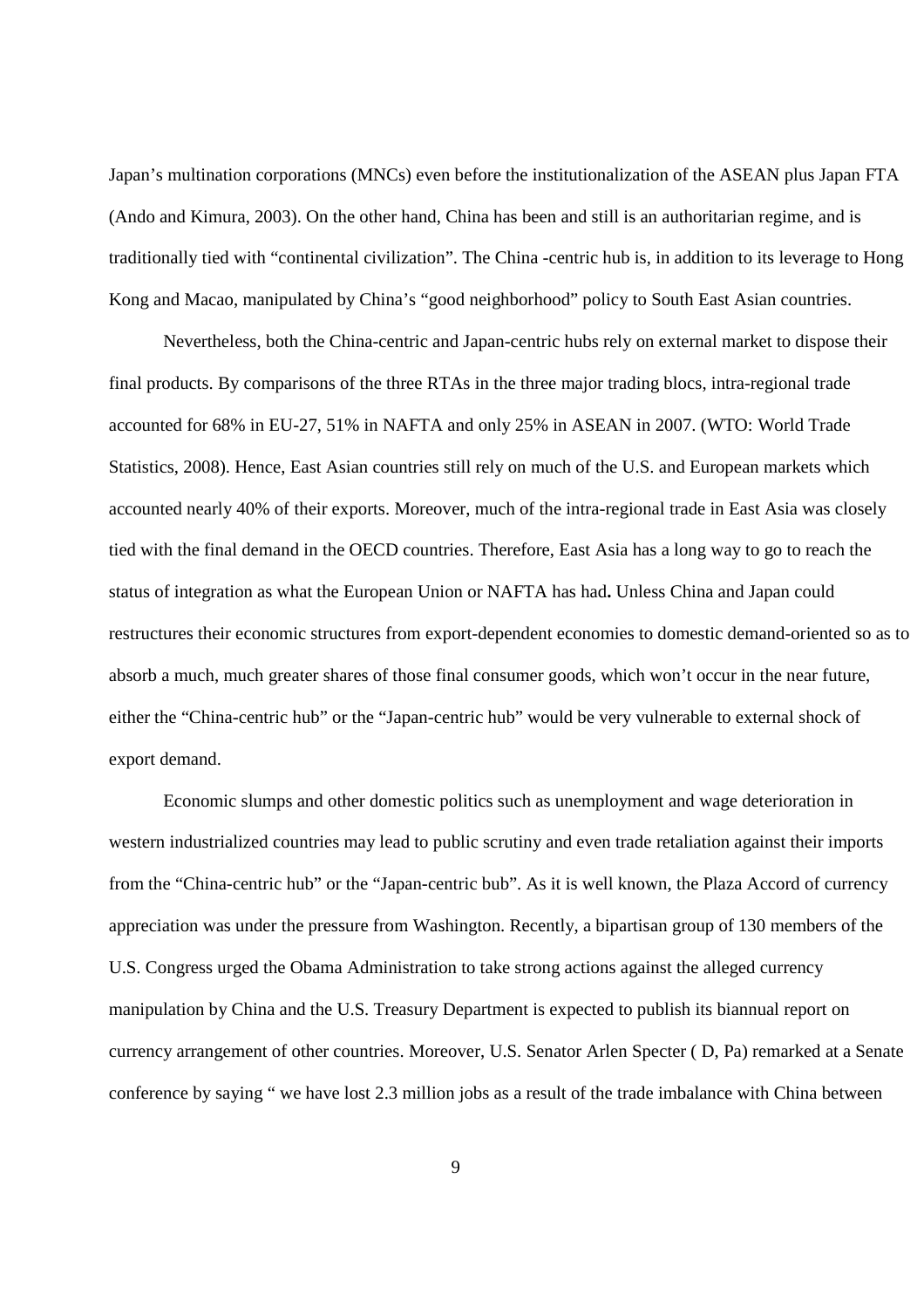2001 and 2007" ( Wall Street Journal, March 27, 2010. A2). Regardless of the validity of the allegation on exchange rates manipulations, the risk of dependency on external market for the trade dependent countries still need to be well hedged when formalizing any trade blocs in the region. Therefore, unless there is a vital alternative market for those trade-dependent economies in East Asia, the U.S. could possibly play an important and strategic role in East Asian economic integration and the formation of the East Asian Economic Community.

#### **II.2. The U.S. Role in East Asian Economic Integration: A Tri-Cycle Model with Many More Spokes**

Baldwin's bi-polarized model of East Asian economic integration highlighted the economic forces of hub-ness without considering the security and strategic factors in the region, where the U.S. has been playing a very important since the end of WWII. Since the 1980's, U.S. trade flow across the Pacific Ocean exceeded that across the Atlantic Ocean. As a Pacific power with vest strategic and economic interest in the Asia Pacific region, the U.S. has been opening its market with a total of more than \$ 2 trillions imports from the rest of the world. In fact, many trade dependent economies have been considering that the U.S. as the "world consumer of the last resort". In the past decades, the U.S. was not only the largest export market for many Asia-Pacific countries, but also one of the few importers which could afford to suffer persistent trade deficits for decades so as to provide the huge foreign exchange reserves for Asia Pacific countries.<sup>3</sup> Though the persistent "twin deficits" in the U.S. may not be sustainable and the restructuring the macroeconomic imbalances of global economy is under way, the U.S. is still an important market for those trade dependent economies in Asia in the foreseeable future. Will trade dependent economies in Asia rely less or more on the U.S. market in the

<sup>3</sup> Of course, the persistence current account deficits in the U.S which is mainly financed through the sales of U.S. Treasury bonds to those countries with huge foreign exchange reserves in East Asian countries is another big issues in bilateral economic relations as well as in the global reserves system . U.S. trade deficits with China in 2008 were about one-third of U.S. total trade deficits with the world. By the end of 2009, China held about \$ 755 billion, about one fifth of total U.S. Treasury bonds held by all foreigners, is disliked by both the Chinese public and American politicians (Wall Street Journal, March 30, 2010. A15).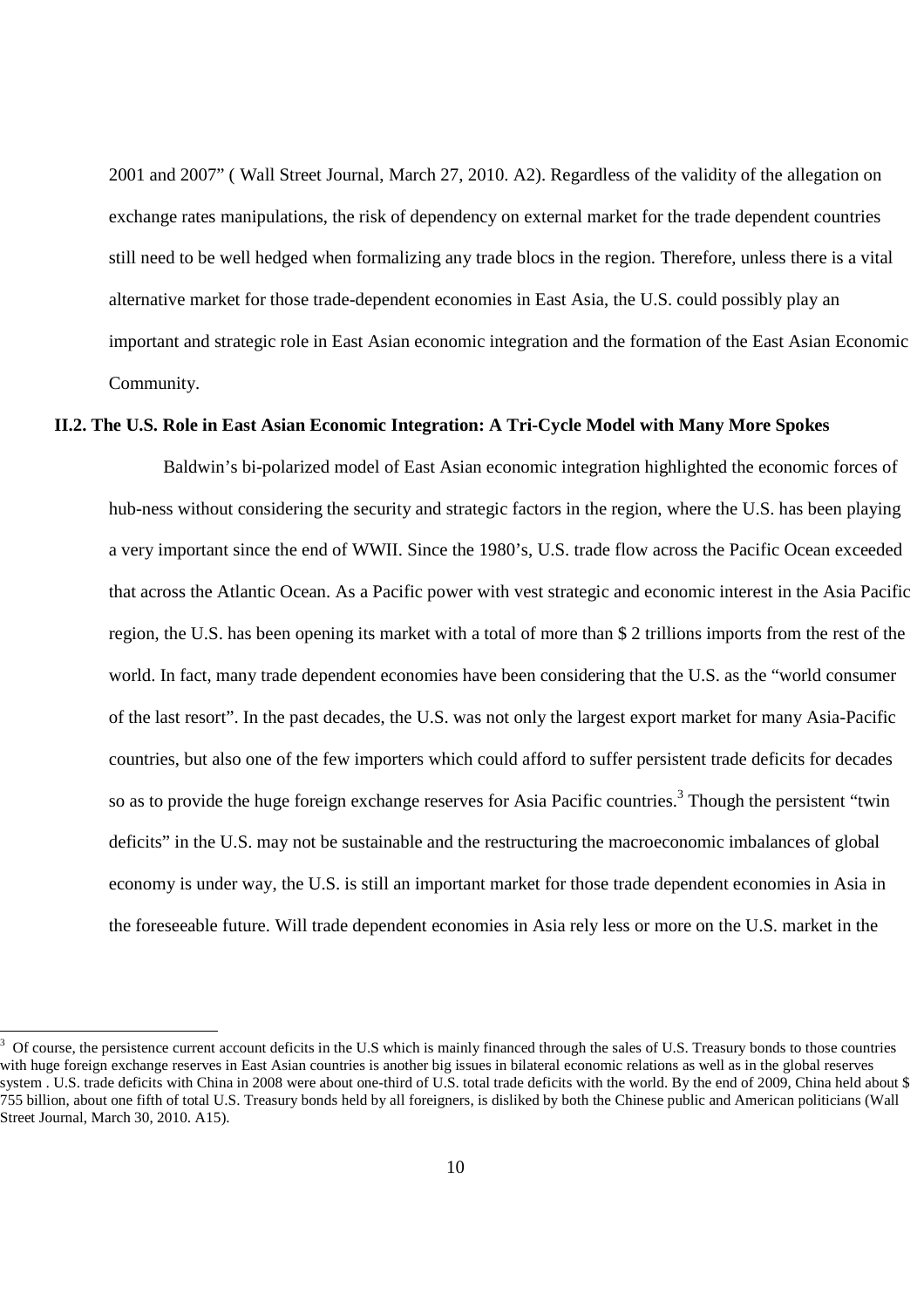aftermath of the global financial crisis is an interesting development, which has strong implications on the evolving economic integration in the region.

It was estimated that 63 % of the international reserves in the world were held in East Asian countries. Most of these foreign reserves were generated from the U.S. trade deficits with those Asian countries. Moreover, many currencies in Asian countries "de facto" pegged with the U.S. dollar, which though has a declining role in world reserves, has been one of the most important currencies in international business transactions.<sup>4</sup> The technologic flows through foreign investments, manufactured sub-contracts and outsourcing by U.S. MNCs have been the key ingredients of economic development and technologic advancements for many Asian-Pacific countries.

If market force is the determining factor for economic integration, then it would be much more fruitful to review the hub-spoke scenario by first examining the degree of trade competitiveness and complementarity, and or to identify the " natural trading partners " before one conclude the perspective scenario of East Asian economic integration.

In an earlier study by Chow (1996), it was argued that any formulations of preferential trading arrangements and or economic integration must be measured by and based on the trade complementarities between and among trading partners. A group of countries can be identified as the natural **trading partners** if they have high degrees of trade complementarities**.** The complementarity index for country *i* with country *j* is to measure the extent to which the export specialization in country *i* matches the import specialization in country *j* as follows;

 $C^{ij} = (X^{ik}/X_i) . (T/T_k) . (M^{jk}/M_j) .....(2)$ 

Where  $k =$  individual commodities

 $\overline{a}$ 

 $X^{ik}$  = country i's export of *K* commodities

<sup>&</sup>lt;sup>4</sup> It was argued that China " re-pegged" its currency20 month ago in Roubini Global Economics March 31, 2010 ( $\frac{info@roubin.com}{1}$ ). Obviously, the "de facto" pegged exchange rates system is one of the controversial issues on the bilateral economic relations between China and the U.S.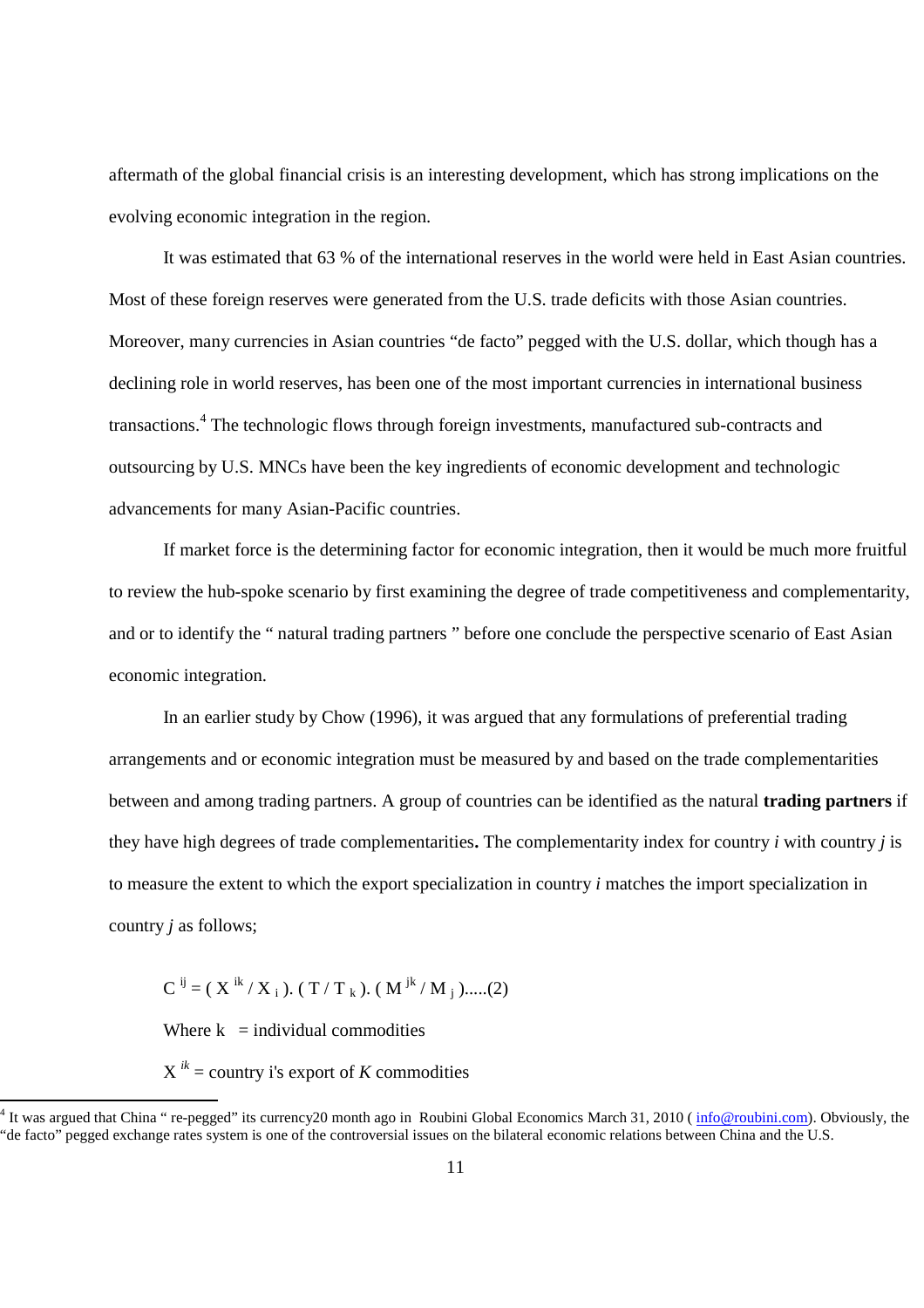$M^{jk}$  = country j's imports of *K* commodities

 $X_i$  = total exports in country i

 $M_j$  = total imports in country j

 $T =$  total world trade

If  $C$  *ij* > 1, then country *i* and *j* are a pairs of "natural trade partners. Otherwise, it is not.

With time series data from 1965 to 1990, Chow (1996) found that for all manufactured products there is a trend of increasing complementarity in most Asian countries with the U.S. Chow( 1996) further differentiated all manufactured products into 3 product groups based on factor intensities and product characteristics, and found that for Ricardian goods and Heckscher-Ohlin goods ( resource-intensive goods and labor-intensive goods), China ( 1.09), Korea ( 1.02), Singapore ( 1.00) and Taiwan ( 1.04) have strong complementarity indices with the U.S. For product cycle goods (technological intensive goods), Korea (1.01), Singapore (1.03) and Taiwan (1.03) have strong complementarity indices with the U.S. Hence, except for Hong Kong, all the NICs have had trade complementarity with the U.S.

Table 1 below shows the selected years of trade complementarily indices between the 10 East Asian countries with the U.S. in selected years after 1985.

| Year        | 1980 | 1985 | 1990 | 1995 | 2000 |
|-------------|------|------|------|------|------|
| Japan       | 1.24 | 1.24 | 1.15 | 1.06 | 1.01 |
| Korea       | 1.36 | 1.15 | 1.15 | 0.99 | 0.91 |
| Hong Kong   | 1.82 | 1.31 | 1.16 | 1.18 | 1.12 |
| Taiwan      | 1.68 | 1.25 | 1.11 | 1.02 | 0.91 |
| Singapore   | 1.26 | 1.03 | 1.11 | 1.20 | 0.95 |
| China       | 0.98 | 1.06 | 1.26 | 1.23 | 1.22 |
| Indonesia   | 1.07 | 0.91 | 0.94 | 1.08 | 1.09 |
| Malaysia    | 1.33 | 1.11 | 1.22 | 1.23 | 1.02 |
| Philippines | 1.72 | 1.21 | 1.26 | 1.26 | 0.99 |

**Table 1 The Complementary Index of 10 Asian Countries to US Market**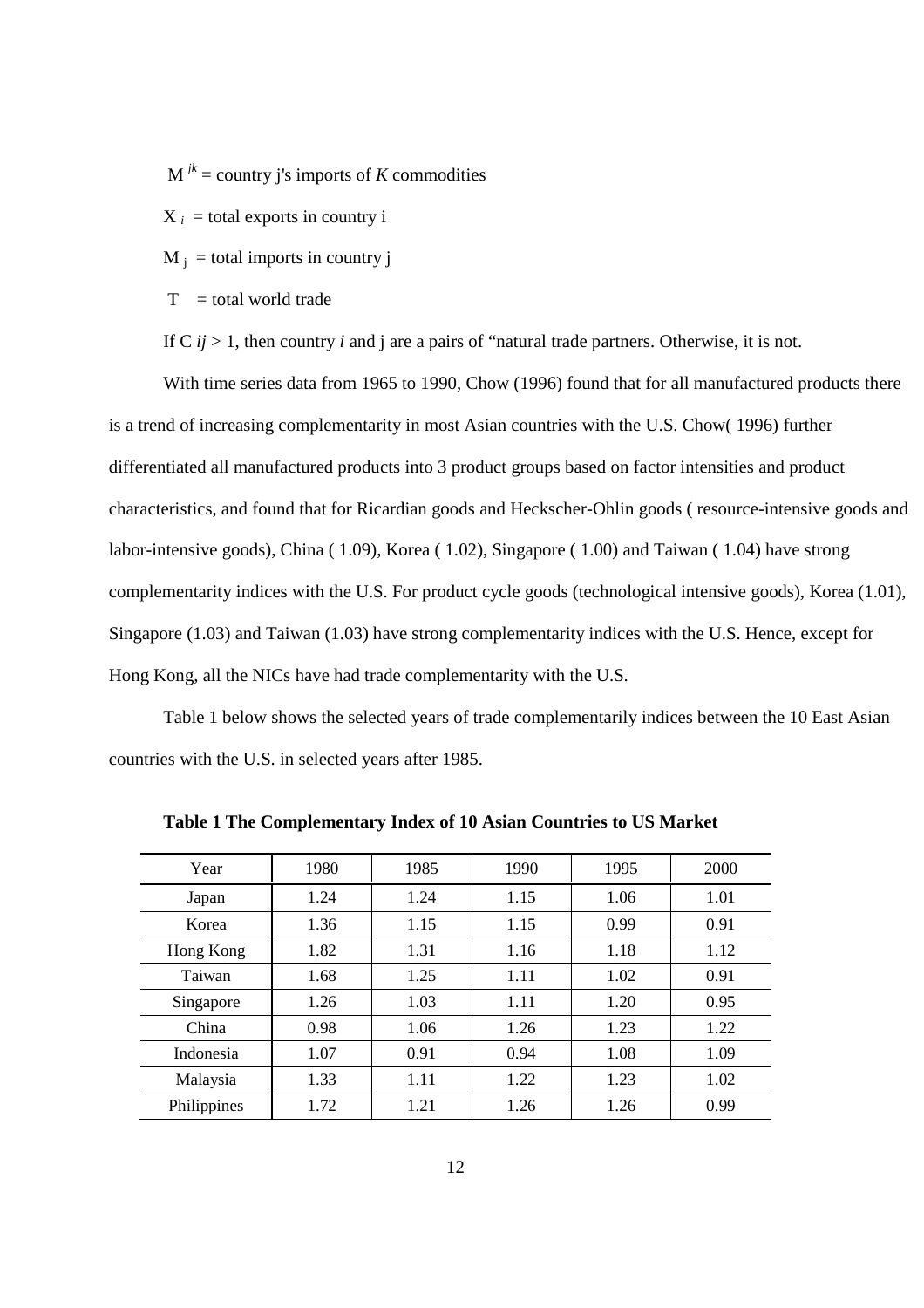| п.<br>r hailand<br>---------- | ∕ ∆<br>. | . | ^^<br>$\overline{1}$ , $\overline{2}$ | .<br>- - - | 1.v. |
|-------------------------------|----------|---|---------------------------------------|------------|------|
|-------------------------------|----------|---|---------------------------------------|------------|------|

X*ik* = Country *i*'s export of *k* commodity to **World market** X*i* = Country *i*'s total export of all commodities to **World market**  $Mik = US$  import of *k* commodity from World market  $Mi = US$  total import of all commodities from World market T= Total world trade of all commodities  $Tk = Total$  world trade of *k* commodity

The complementarity index would be much greater as shown in Table 2 below if one defines that X*ik*

and X*i* in the following way whereas all other variables remain the same as what are in Table 1;

X*ik* = Country *i*'s export of k commodity to **US market** 

 $Xi =$  Country *i*'s total export of all commodities to **US market;** 

| Year        | 1980 | 1985 | 1990 | 1995 | 2000 |
|-------------|------|------|------|------|------|
| Japan       | 1.80 | 1.53 | 1.33 | 1.25 | 1.20 |
| Korea       | 2.63 | 1.42 | 1.44 | 1.29 | 1.12 |
| Hong Kong   | 3.82 | 1.47 | 1.37 | 1.35 | 1.31 |
| Taiwan      | 2.64 | 1.37 | 1.29 | 1.25 | 1.05 |
| Singapore   | 2.14 | 1.23 | 1.27 | 1.42 | 1.11 |
| China       | 3.20 | 1.41 | 1.51 | 1.39 | 1.32 |
| Indonesia   | 1.86 | 1.24 | 1.33 | 1.42 | 1.36 |
| Malaysia    | 1.92 | 1.28 | 1.37 | 1.40 | 1.14 |
| Philippines | 2.63 | 1.32 | 1.35 | 1.31 | 1.07 |
| Thailand    | 2.65 | 1.29 | 1.41 | 1.35 | 1.23 |

One could argue that the high degree of complementarity between the U.S. and those Asian countriesnotably Korea, Taiwan justifies that there is a strong potential for the U.S. to serve as another hub in East Asian economic integration. By including the U.S. role in East Asian integration, Baldwin's model could be re-structured as a tri-lateral model with the U.S., China and Japan as the third hubs.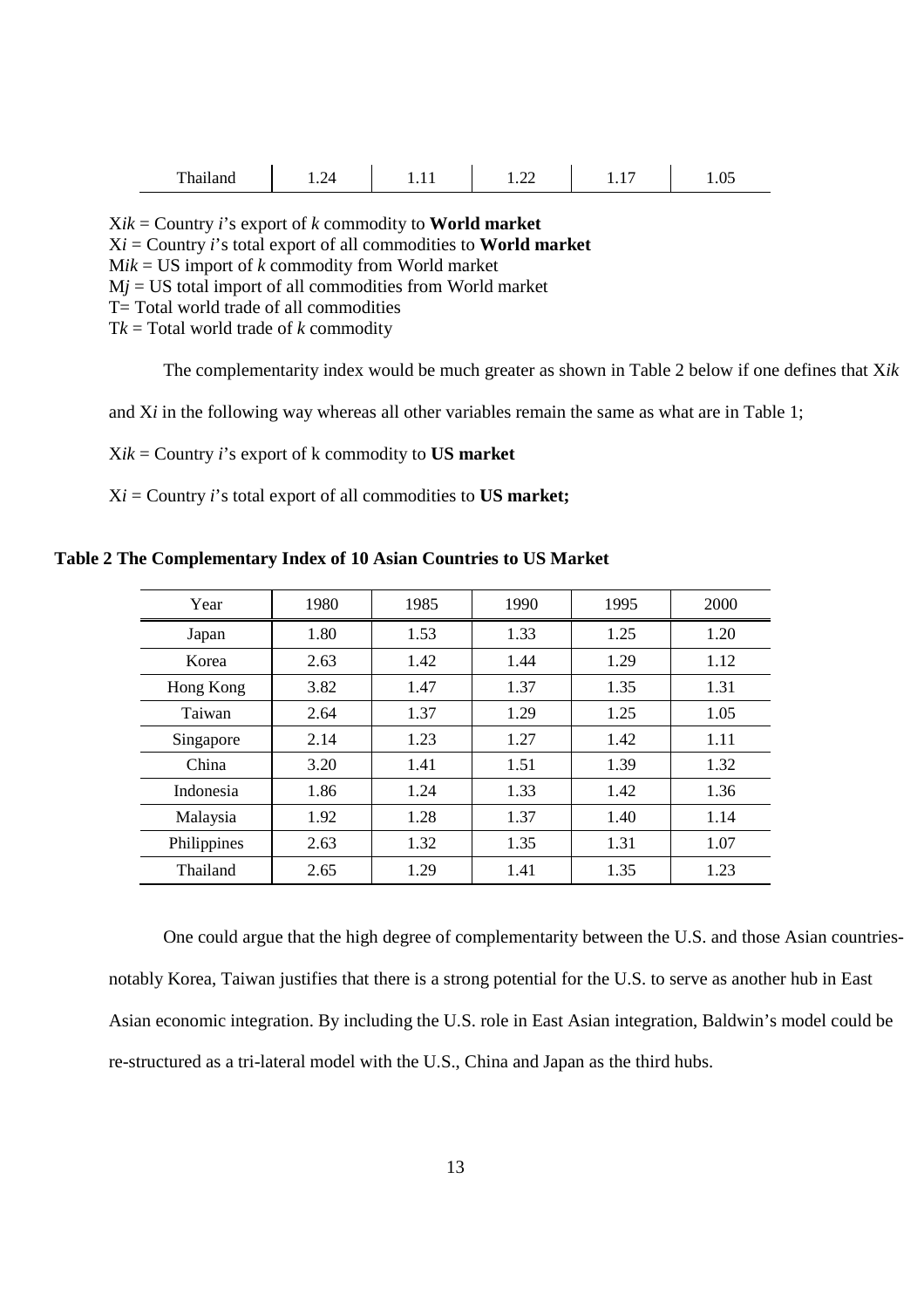Therefore, unless the U.S. becomes a totally isolationist in its foreign policy, there is a potential US- centric hub to be developed once the Obama Administration starts to pay its due attention to the Asia Pacific region after President Obama is relieved from his pre-occupied attention on domestic economic recovery, health care and other foreign policy issues. The U.S.-centric hub could be nurtured by aggressively revitalizing U.S. trade, investment and technologic flows in the region. It could emerge as the third wheel in East Asian integration by multiple bilateral FTAs with Asian countries and multilateral trade liberalization discussed in Section III. Figure 4 below illustrates a probable U.S.-centric hub and a tri-cycle model for East Asian integration.



**Figure 4: A Tri-Cycle Model of East Asian Integration**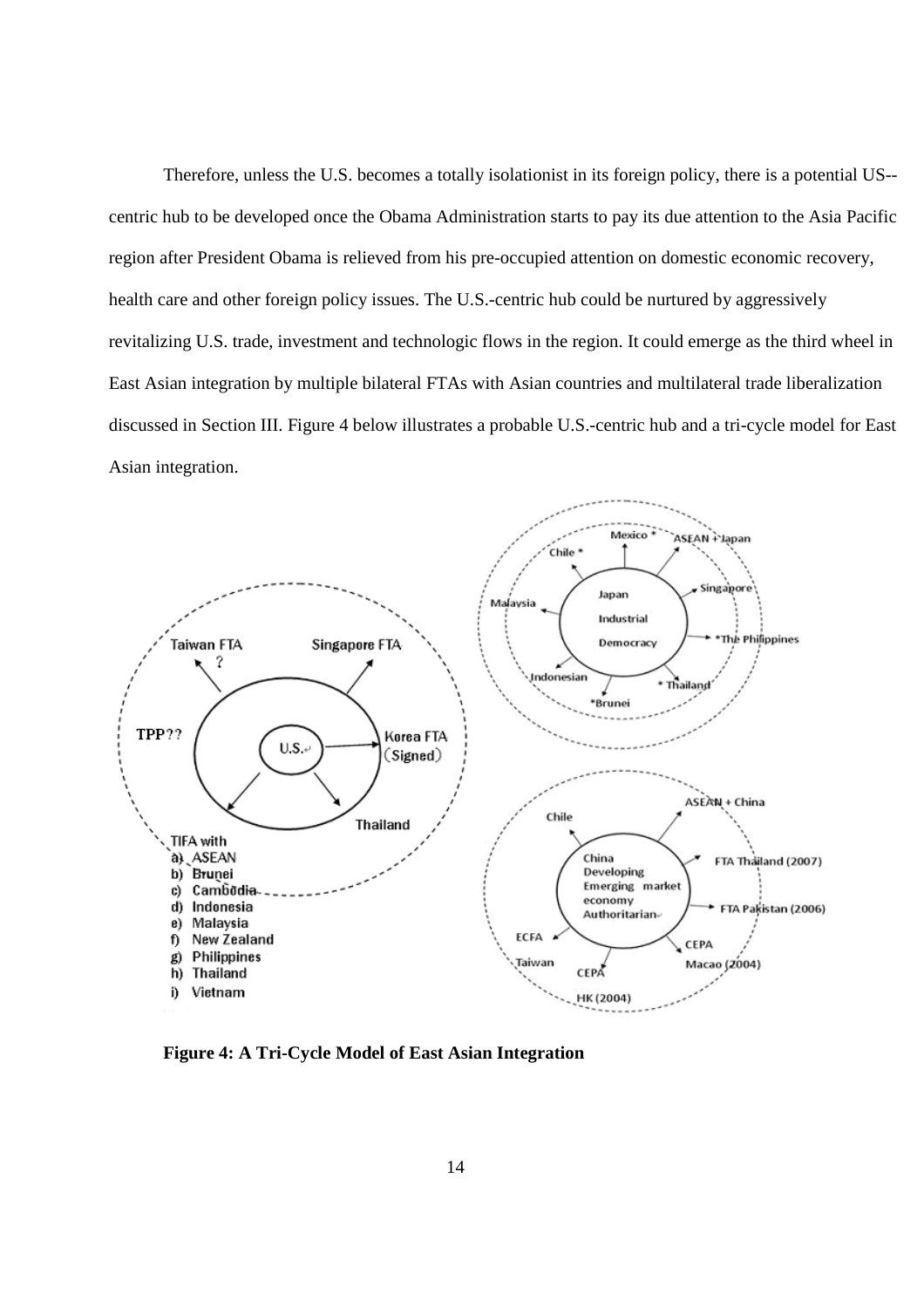In spite of the declining influence after the global financial crisis, the U.S., as a Pacific power, could still revitalize its role in East Asia by actively engaging in the on- going economic integration. To maintain the global trading framework, it is necessary to homogenize economic and trade policy by appealing to the WTO principle of "open regionalism" in East Asia. But, before universal trade liberalization in the region, the U.S, would need to critically evaluate the evolution of the trade blocs in East Asia and to revitalize its role in the region by engaging in more active and more aggressive trade policy in the region. The economic recovery after the global financial crisis, the passage of the comprehensive health care reform bill which was signed by the President Obama on March 23, 2010 may provide President Obama an opportunity to pay his due attention to trade issues to revitalize U.S. trade policy initiatives and to pursue further trade pacts with its trading partners who are eagerly to join the U.S.-centric hub in the region.

# **III. Toward an Emerging East Asian Economic Community?**

Economic integration in Asia Pacific region is a typical "path dependency" problems. Too many constraints from the complicated interactions between / among political and economic factors have determined what Asian economic integration is today. There are different perceptions on the formation of the East Asian Economic Community<sup>5</sup>; for more comprehensive membership coverage of the regional economic integration, APEC is one of the most promising regional forums. in existence Within the 21 members of the APEC, one could divide into two groups. Nearly one-third of the APEC members are developed countries and the rest of the others are developing countries. After controlling other factors, one could find that the degree of interdependency among APEC members is much higher than with non-APCE members. Essentially, export dependency on APEC members are 2.8 times higher than that with non-APEC members, and import dependency on APEC members are 1.9 times higher than with non-members.

 $\overline{a}$ 

<sup>5</sup> For example, Australian Prime Minister Kevin Rudd's initiative was leaning toward an Asia Pacific Community where as what Japan 's Prime Minister Yukio Hatoyama proposed was an East Asian Community.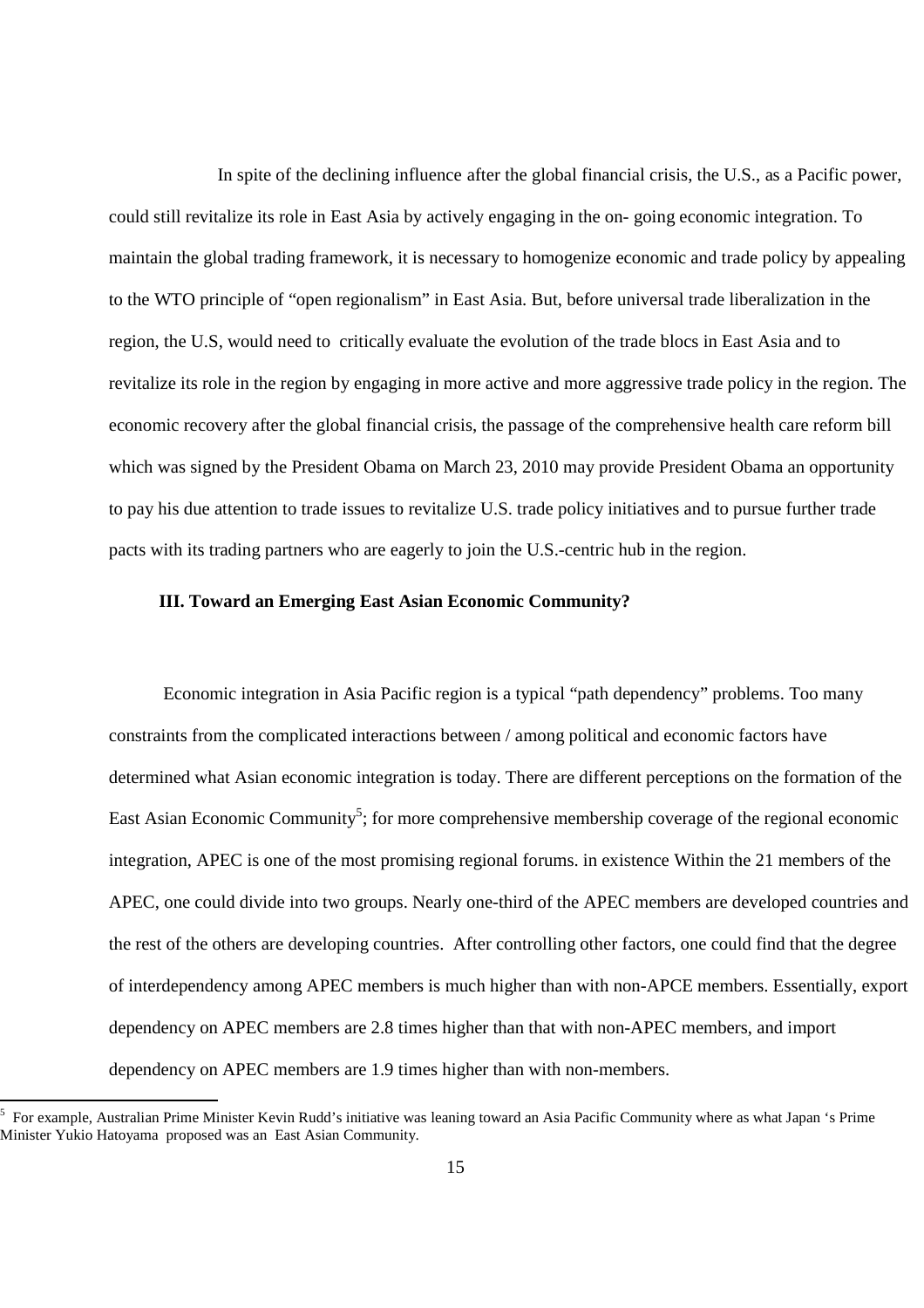If one decompose the trade flows into three directions; a) within East Asia (Western Pacific) b) within the American states (Eastern Pacific) and c) between East Asia and American states, then one could find that trade flows within East Asia roughly accounted for 40% of total trade for the APEC countries, whereas within American State and between the eastern and western Pacific accounted for 30% respectively. This is because the trade destinations of final products for East Asian countries still rely on the markets in the industrialized countries, especially the U.S. and European Union as noted before.

Since the mid-1980's, trade –investment nexus has generated the intra-industry trade and intra-firm trade flows within multinational corporations under their regional/ regional production networks. Reliance on "external market" for final products has generated natural constraints on the exclusiveness of Asian regionalism. In other words, unless there is a substantial re-structure of the global imbalance in the aftermath of the 2008 financial crisis, East Asia could not exclude the U.S. from the emerging economic integration.

# **III.1.APEC-FTA**

So far, much of the initiatives undertaken by the APEC on economic integration are based on consensus of its members, and voluntary, not mandatory approach to achieve its goals. Moreover, its focus is more on trade facilitation, liberalization and deregulations on foreign investment, not much on coordination and re-adjustment of industrial structures.

To strengthen regional economic integration (REI), APEC took three major steps by a) enhancing liberalization of trade and investment at the border b) to improve the business environment behind the border and c) to strengthen the supply chain across the border.

On the other hand, APEC did push for sectoral liberalization in the Information and Technology Agreement (ITA) among its members. APEC may well move on to consider further sectoral liberalization such as transportation equipments and machineries. The other initiative is to expand liberalization in 5 major areas in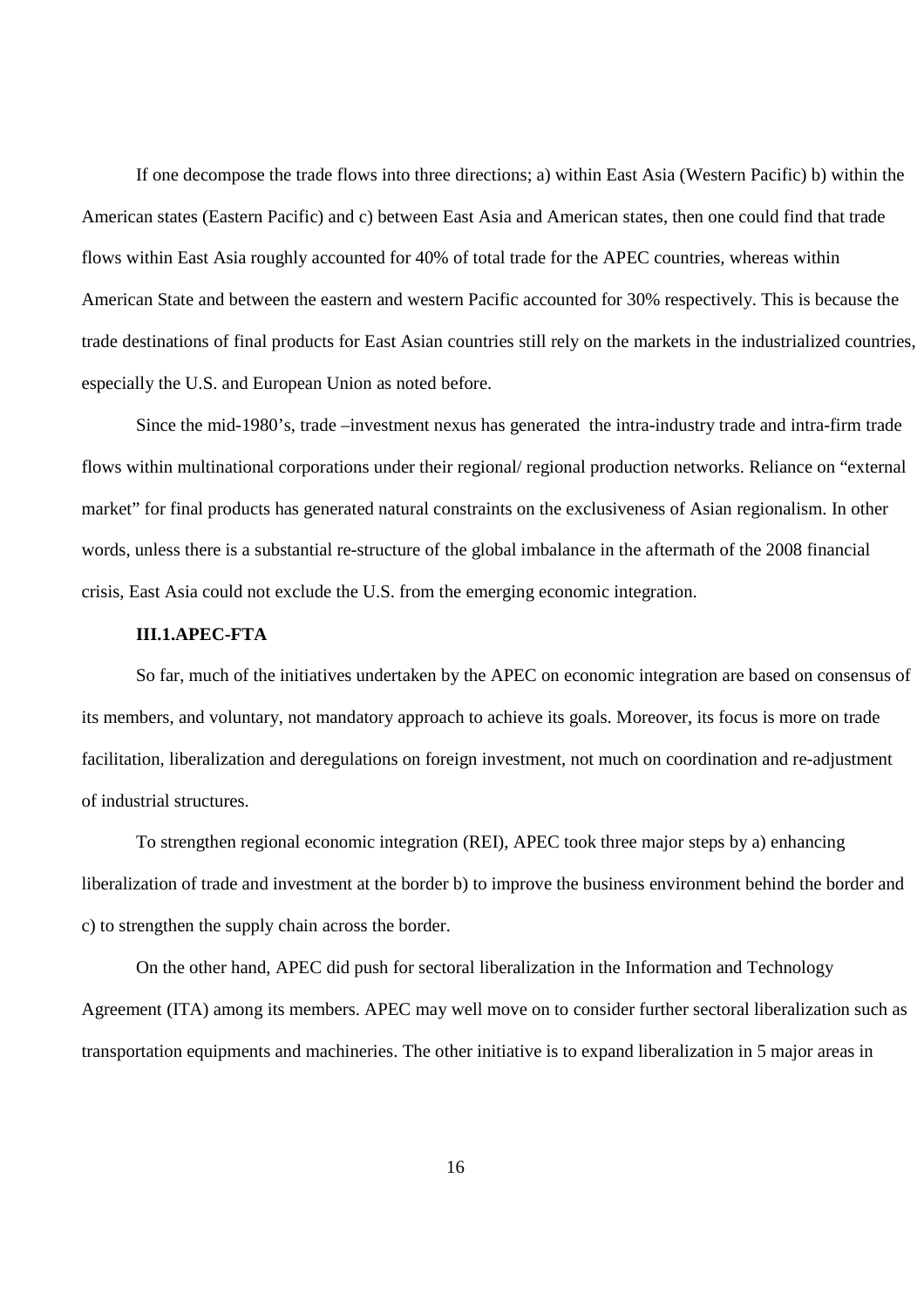trade in services, investment, trade facilitation, rule of origin, standards and technical barriers to trade. All these efforts will be conducive to the long term goal of the APEC-FTA.

Other than the APEC, there are several paths to pursue the institutionalization of Asia-Pacific Regional Economic Integration. The following three on the on-going developments which could be speeded up to foster further institutionalization of economic integration in Asia Pacific region;

# **III.2. FTAAP**

 To some extent, the initiative of Free Trade Area of the Asia-Pacific (FTAAP) represents the Asia-Pacific regionalism. FTAAP is a built-in agenda under the APEC. It has gained some strength after the 2008- 2009 global financial crisis is an on-going path toward an emerging East Asian Economic Community. In fact, sectoral liberalization under the APEC structure and FTAAP could be complementary with each other and could be pushed simultaneously.

 FTAAP is to negotiate trade liberalization under the current APEC membership structure. But, different from APEC-FTA, it will start first from a smaller of member economies within the APEC. It has following significant characteristics which are different from the proposed APEC-FTA in 2020. a. To start with the pathfinders' initiative from those like-minded countries rather than to call a large group of countries with less or no consensus to negotiate trade liberalization. Even though there is a scale economy for all APEC members as a whole to negotiate trade pacts with non-discriminatory principle of not excluding any member, a wholesale scale of trade negotiation is not fully consistent with the voluntary principle of the APEC.

b. Bottom up rather than top down with existing regional cooperative framework; FTAAP is to expand the economic integration by enlargement, docking ( linking) with existing trade pacts, and merging two or more existing free trade agreements to possibly include all APEC members. By enlargement, it means to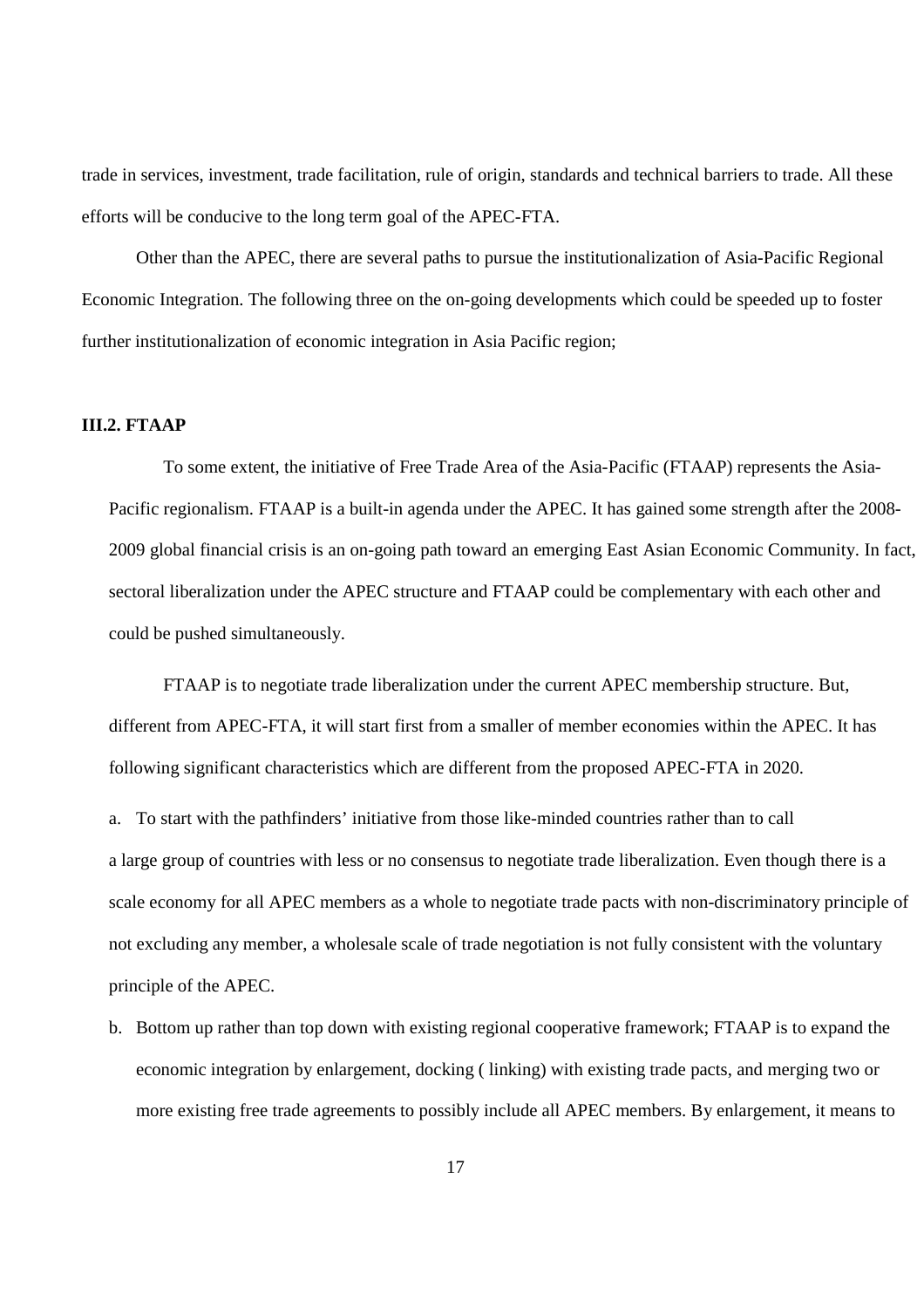include more members such as the expansion of ASEAN or what has been done with the European Union. By docking, it means to link two or more existing trade blocks such as the European Free Trade Association and Southern Cone countries. By merging, it means to combine two or more existing trade blocks to reduce the "spaghetti bowel" effects due to different rules of origins.

 In fact, NAFTA and ASEAN-FTA and even TPP all went through enlargement to include more members in the respective trade blocs. Nevertheless, the criteria and expectation of trade liberalization under APFTA is much higher than ordinary FTAs. As noted above, two-thirds of APEC members are classified as developing economies and their attitudes toward trade liberalization are fairly conservative than those in the developed APEC members. Hence, FTAAP may start with "developed economies "within the APCE members first, then expand to include 'developing countries". The development of APFTA is interesting and worthwhile for further in-depth analysis.

# **III.3. From TPP-4 to TPP-N**.

 At present, TPP includes Brunei, Chile, Singapore and New Zealand (TPP-4, effective in 2006). Former U.S. Trade Representative, Susan Schwab, announced that the U.S. will join in the TPP in September 2008. In addition, Australia, Peru, and Vietnam also expressed their interests to join in to become P8. There is an "open accession" clause within the P4 to accept other APEC members with like-minded economies. TPP includes free trade in goods and services (zero tariffs among Chile, Singapore and New Zealand), eliminating non-tariff trade barriers, protection of intellectual property rights, quarantining agricultural products, and government procurement. Moreover, TPP is not to override the existing FTAs so as to avoid the "spaghetti bowel" phenomenon resulted from different rules of origin. For example, TPP-4 has rule of origin different from that of Singapore-New Zealand Closer Economic Partnership. But, firms in both countries have the discretions to apply which rule to execute in their trade practices.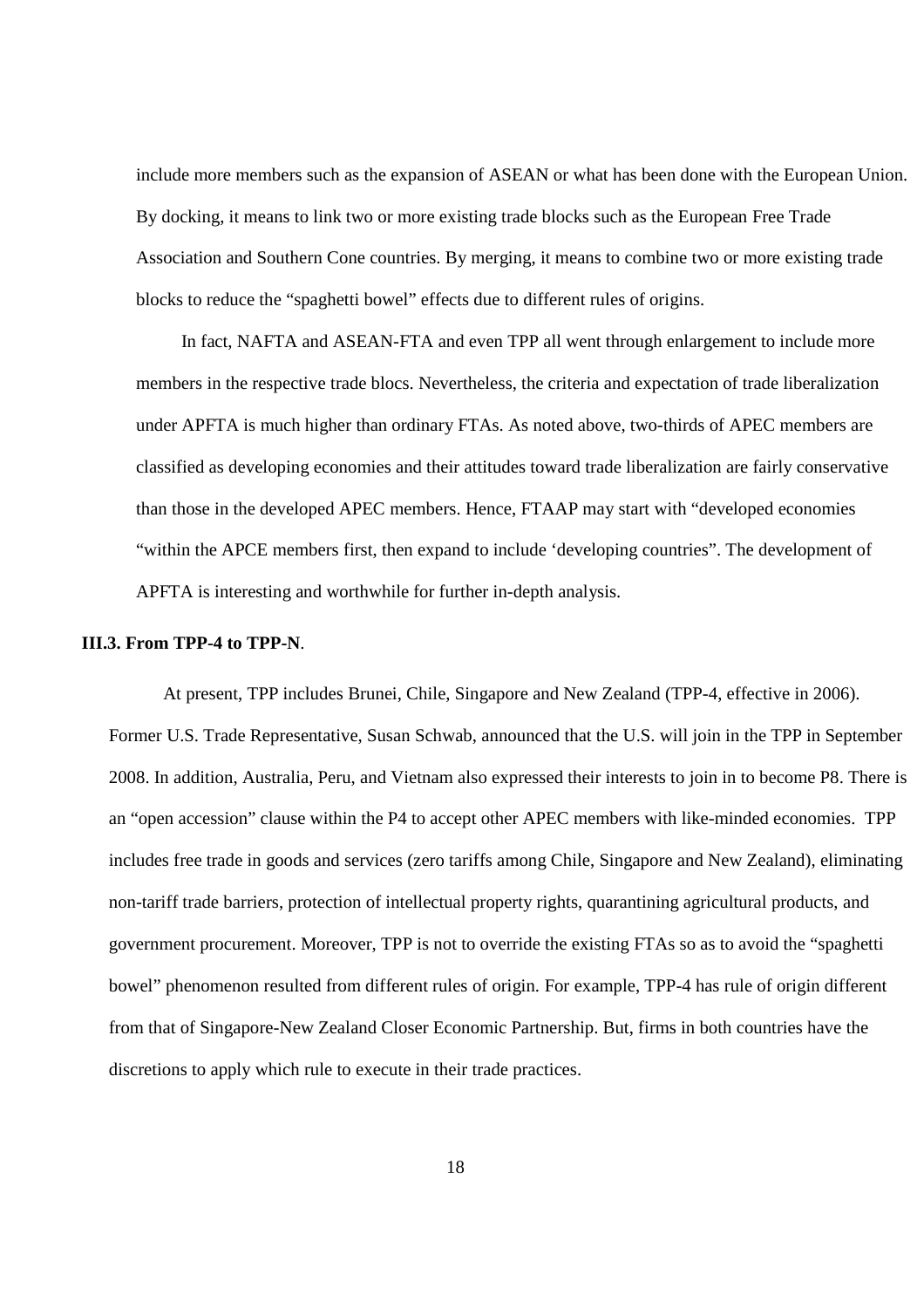From the hub-spoke analysis, one can understand that many small countries had tried to mitigate the "hub and spoke" effect on their economies by signing multiple FTAs with as many countries as possible. The typical example is Singapore which has signed as many FTAs as possible. Hence, there are both demand and supply of perspective members to join in the TPP+ N.

 Regarding the open door policy of TPP, Ambassador Demetrios Marantis, deputy U.S. trade representative made a remark that "We will consider and welcome new negotiating partners based on their readiness and ability to bring commercial value, balance, and ambition to the negotiations. It is our aim for the TPP to create a platform for economic integration across the Asia-Pacific region. And it is our aim to advance U.S. economic interests with the fastest-growing economies in the world, expanding U.S. exports and creating new American jobs." (www.ustr.gov.) If the deadlock of the Doha Round is not resolved in the near future, TPP could become a vital alternative for Asia Pacific economic integration.<sup>6</sup> However, there are, at least three concerns in the U.S. which may become stumbling blocks for  $TPP + N$ ;

- 1. It was the traditional for the Democratic Party in the U.S.to lean toward labor union and working class. The incumbent government of Obama Administration hasn't quite clearly disclosed its trade policy yet due to its pre-occupied in domestic agenda. In fact, as pointed by Barfield (2009), 42 newly elected Democratic members of the House of Representatives run on anti-global platforms in 2008 campaign. The Democratic majorities took steps to place a "Democratic stamp" on U.S. trade policy since January 2009.
- 2. So far, there is no renewal of the Trade Promotion Authority from the U.S. Congress. The Obama Administration has not been authorized the First Track Trade Act which authorizes his administration to negotiate free trade pacts.

 $\overline{a}$ 

 $6$ . For the TPP negotiations, there are some concerns about human rights violations, intellectual property rights infringement, a state-controlled economy and low labor standards in Vietnam. The TPP could become a hot debate at the Capitol Hills when it is moved on in the U.S. Congress.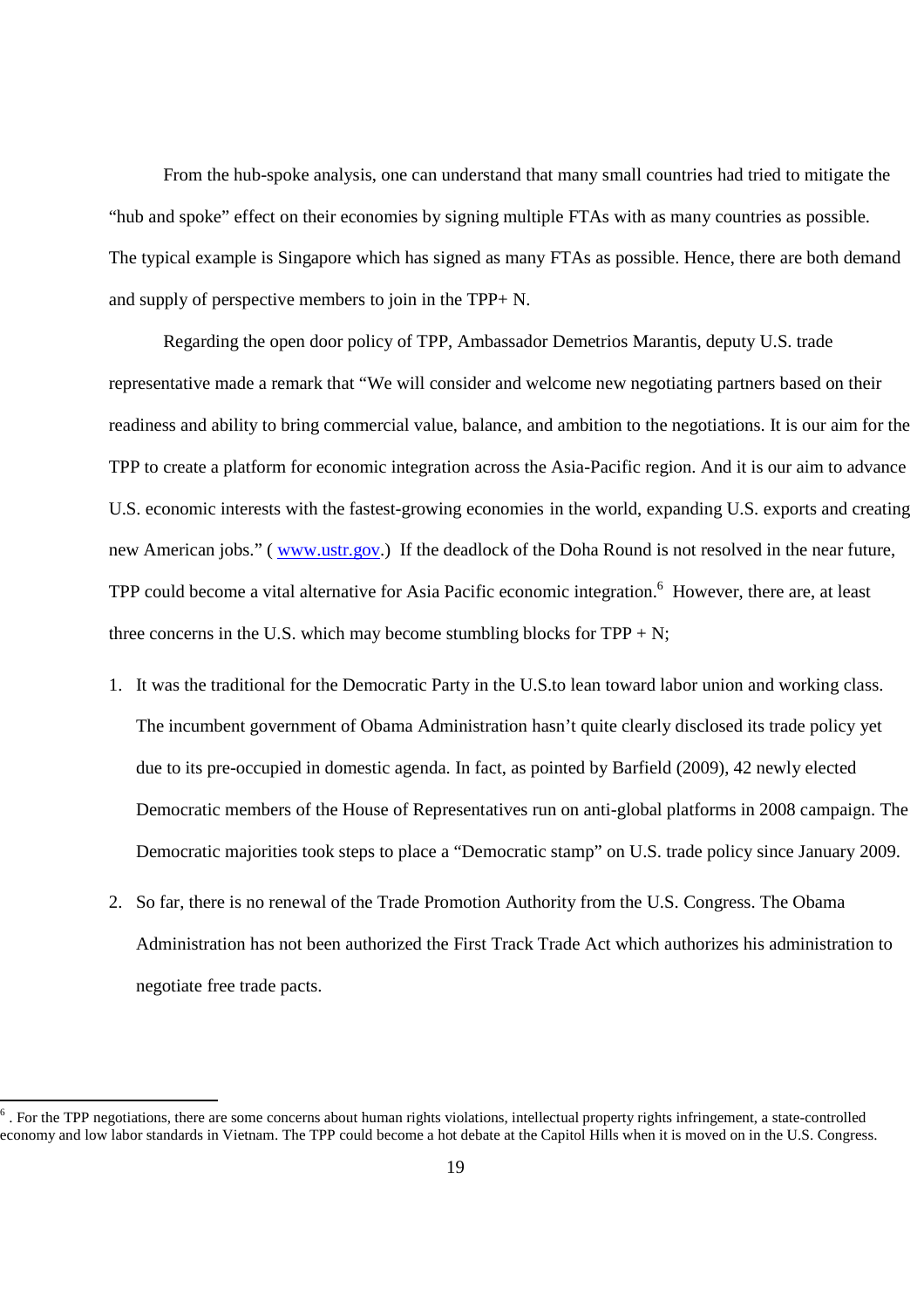3. Some campaign promised made by Obama on trade related issues such as labor and environmental standards may delay future trade negotiations.

 However, given the dynamics of democracy, the actors of political process could be changed periodically. The mid-term election in November 2010 will be a test of the Obama Administration. With the close votes on passing the comprehensive health reform bill in March 2010, it is generally anticipated that the components of the U.S. Congress, both at the Senate and the House, will be subject to change after November mid-term elections. Whether or not the Democratic stamp on trade policy will remain effective after the mid-term election in November 2010 is an interesting development in the near future.

 In summary, the open regionalism principle of TPP may also well provide a clue for some economies in the outlier of Asian economic integration to breakthrough its tendency of being marginalized. It would also gradually lead to the principle of "open regionalism" in Asia.

# **III.4. ASEAN + N;**

The enlargement of ASEAN-FTA is exemplified by the proliferation of multiple ASEAN + 1 and ASEAN + 3 or ASEAN + 6. Will ASEAN become the building block of Asian economic integration? From geopolitical perspectives, the prospect of  $ASEAN + N$  is less than the TPP + N which covers more economies across the Asia Pacific region. However, ASEAN could be contributive to regional economic integration by enlargement, docking ( linking) and merging with existing FTAs, which could be more efficient than initiating large scale negotiations on a comprehensive regional economic integration.

It is worthwhile to point out that, among various scenarios, the prospect of  $ASEAN + 3$  (China, Korea and Japan) is less promising than that of ASEAN + 6 ( China, Korea, Japan, plus Australia, India, and New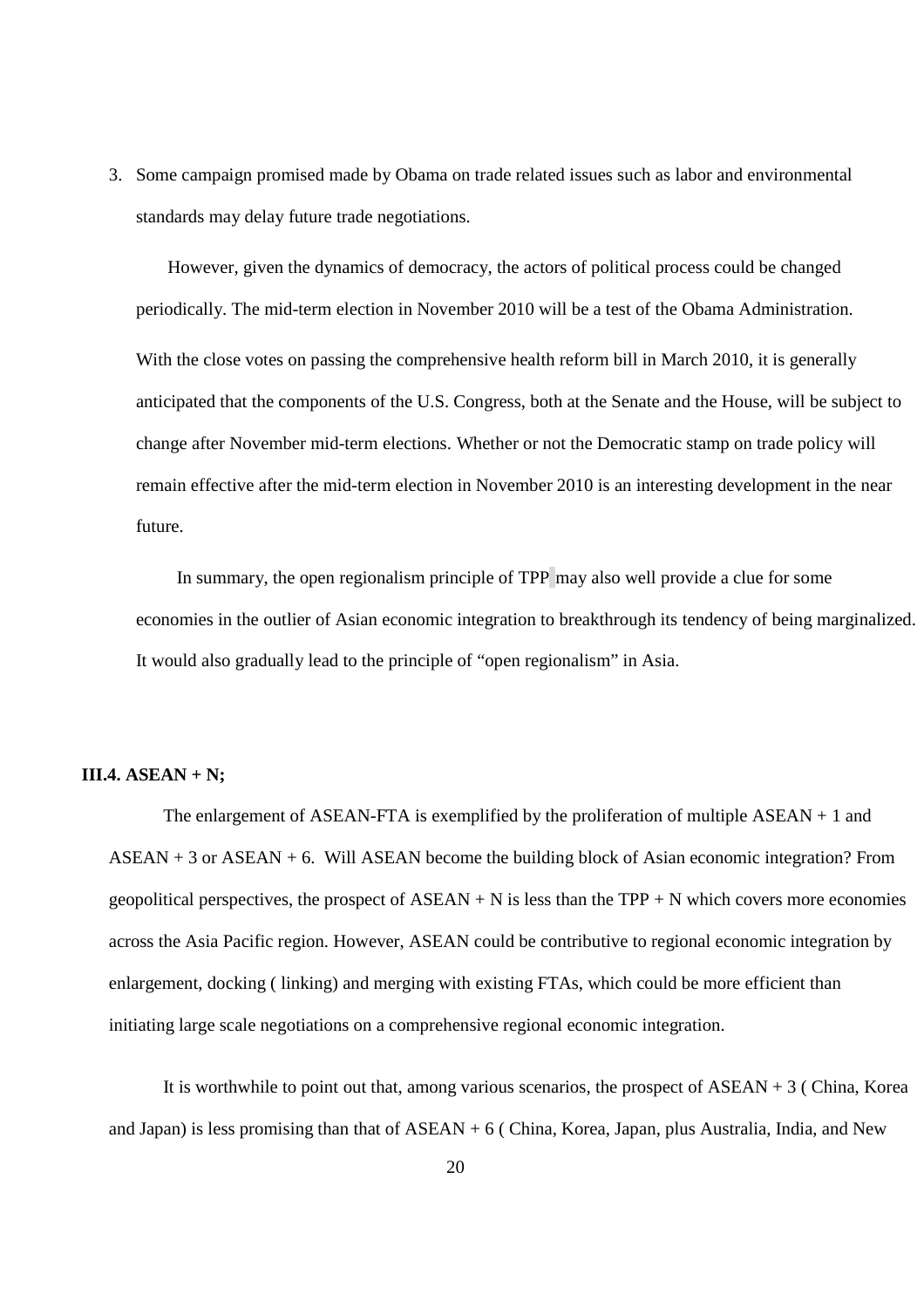Zealand). This is because Japan has strong preference for ASEAN + 6 than for ASEAN + 3.Moreover, ASEAN + 6 include a potential big player, India, in the region and covers more economies in Asia Pacific region than that of  $ASEAN + 3$ , which is less harmonious historically.

For ASEAN-FTA to expand as  $ASEAN + N$  and to play a constructive role in Asian Pacific economic integration, it is necessary to follow the market forces by evaluating the trade and investment nexus rather than to be dictated by political forces. Due to political factors, some major trading partners and large investors in the region such as the U.S. and Taiwan are being excluded from the proliferation of ASEAN + N. The historical legacy as well as sovereignty disputes in the region may be the underling factor for ASEAN + N to exclude these two economies. Foe a " non zero sum game " in economic integration, it is necessary to follow the market forces, rather than the narrow-mindedness of political consideration in deciding partnership of trade bloc. For a long term prosperity and sustainable development, the  $ASEAN + N$  must adopt an " open regionalism" to include those major trading partners and investors in the region.

There are two different perceptions on the enlargement and merging of existing trade pacts ; On the one hand, if there are substantial divergences on the existing trade blocs, and the cost of harmonization in enlargement, docking and merging are relatively high, then it may well be better off to start a new round of trade liberalization negotiation. On the other hand, one could also try to reduce the divergences of the existing trade blocs by standardizing the "rule of origin" and simplification of trade facilitation procedures so as to minimize the coast of merging/ docking.

Further economic integration toward an East Asian Economic Community has significant economic, political and security implications for the regional as well for the global economic growth and development. For durable institutional structure and sustainable development in the region, all community member in the Asia Pacific region must reciprocally recognize the co-existence of individual differences while obey the common standard of global trading framework beyond the WTO. For a harmonious Asia Economic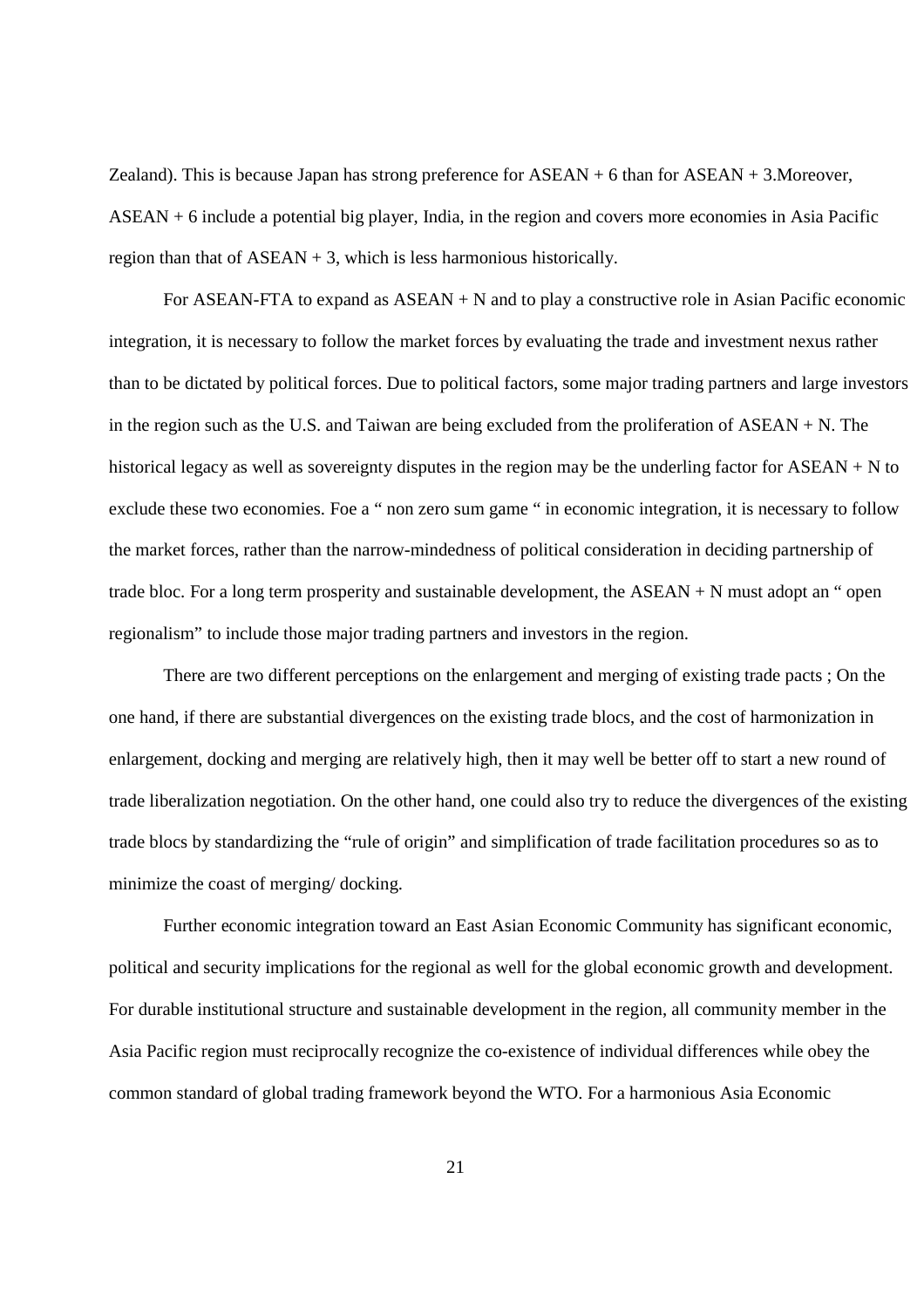Community in the long run, it must be based on the principle of non-discriminatory treatment, universal participation and" non-zero sum game "of mutual benefits of all community members to achieve a "Pareto Optimality" for the Asia Pacific region.

# **IV.Conclusion:**

East Asian countries are at different levels of economic development and industrialization with divergent cultural, religious and colonial backgrounds by comparison with European Union (EU). Economic integration in East Asia is composed of at a group of heterogeneous economies at a much lower levels of development than the European Union.

Theoretically, there is a scenario of Baldwin's bilateralism of East Asian integration with the Japancentric hub and the China-centric hub. Yet, both trade blocs highly rely on external market, especially the U.S. and other industrial economies. The high degree of trade complementarity between the U.S. and Asian countries-notably Korea, Taiwan justifies that there is a strong potential for the U.S. to serve as another hub in East Asian economic integration.

Unless the U.S. completely withdraws itself from the Asia-Pacific region, the. U.S. will continue to pay its strategic roles in East Asian economic integration. If the U.S. take strong initiative to maintain its economic and security interests in East Asia by actively signing multiple FTAs with Asian countries and or expend the TPP + N, than a U.S.-centric super hub could change the Baldwin's scenario into a tri-polar economic integration. Hence, before East Asian adopts an "open regionalism" or a custom union type of economic integration, the U.S. could fully exploit its trade, investment and technologic leverages to protect American strategic and economic interests in East Asia by speeding up its trade liberalization initiatives through signing multiple FTAs, bilateral and multilateral, and the expansion of TPP +N with Asia Pacific countries to become another hub in East Asian integration.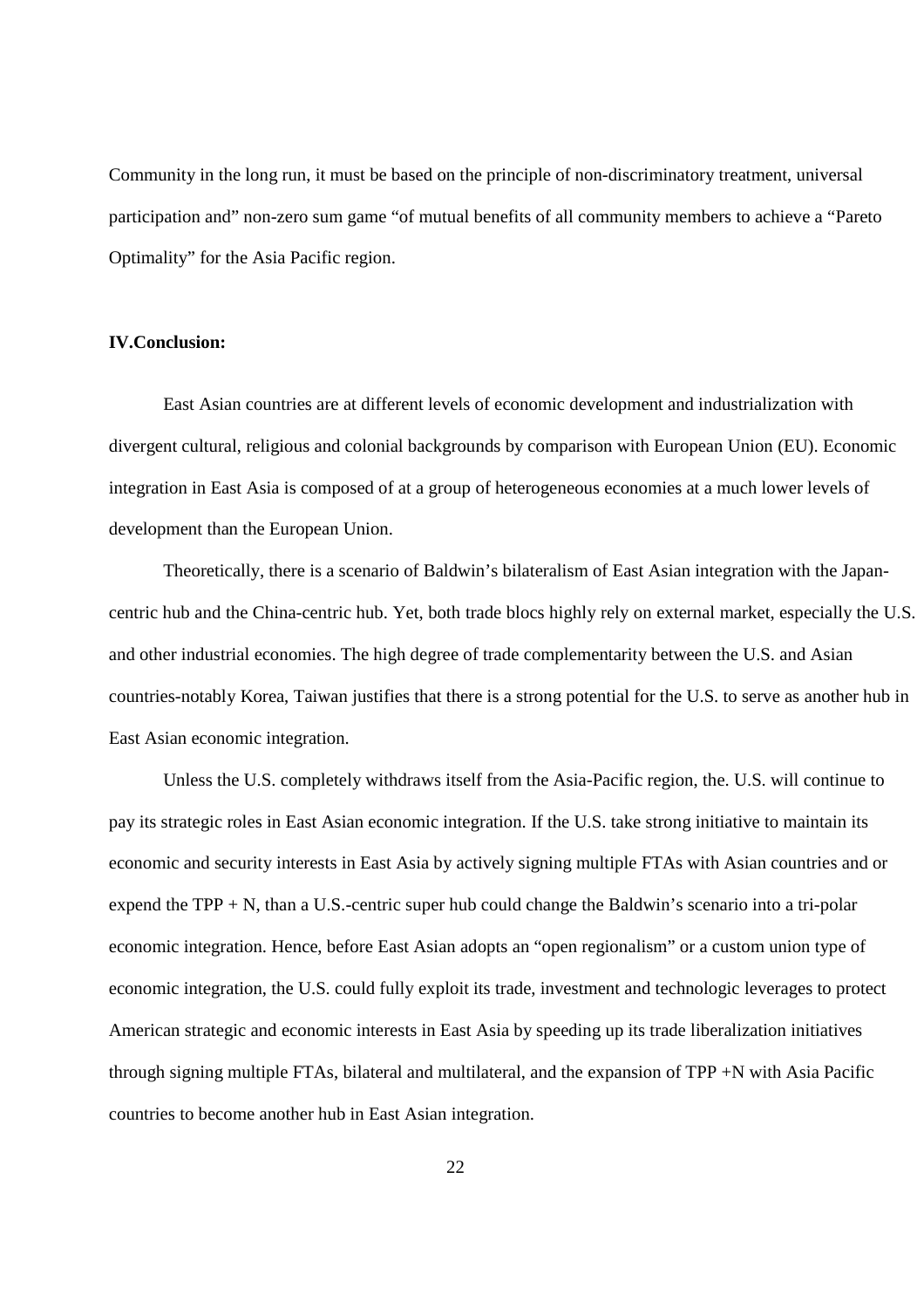Based on the APEC forum, the pursuit of sectoral trade liberalization under the APEC could be complement with FTAAP. Meanwhile, the  $APP + N$  and  $ASEAN + N$  have both advantages in adopting the enlargement, docking and merging approach based on the existing framework. Moreover, efforts of standardization on trade facilitation and the rule of origin could be pursued to overcome the institutional barriers to free trade. The development of  $TPP + N$  which is moving on once the Obama Administration becomes more seriously on the U.S. trade initiatives in the near future.

#### **Reference**

**Akamatsu, K., 1971**." A Historical Pattern of Economic Growth in Developing Countries" *Developing Economies*, No.1. March-August. Pp. 7-13.

**Ando, Mitsuyo and Fukunari Kimura, 2003**," The Formation of International Production and Distribution Network in East Asia" NBER Working paper 10167.

**Ballassa, Bela, 1979.** "The Changing Pattern of Comparative Advantage in Manufactured Goods*", Review of Economics and Statistics*, vol.6. no. 2.pp. 259-266.

**Baldwin, Richard. 2004***," The Spoke Trap: The Hub and Spoke Bilateralism in East Asian "*. Korean Institute for International Economic Policy.

**Bhagwatti, J., 1993**." Regionalism and Multilateralism: An Overview" in K. Anderson and R. Blackhurst (eds), "Regional *Integration and the Global Trading System*". London: Harvester and Wheatsheaf.

**Barfield, Claude,** 2009.**"** Politics of Trade in the USA and in the Obama Administration: Implication for Asian Regionalism". *Asian Economic Policy Review*, (4). Pp. 227-243.

**Chow, Peter C.Y. Chow, 2006**," Coping with Globalization without Being Marginalized: Taiwan's Path for Sustainable Development". Working paper City University of New York Working paper

**Chow, Peter C.Y., 2009a**, "Technology Ladder and Trade Competitive Edge in East Asia: A Synthesis of Catchingup and Factor Proportions Theories "A paper presented at the Graduate Seminar at the City College of New York.

**Chow, Peter C.Y., 2009 b,** "Three Scenarios on ECFA" *Taipei Times*, March 5, 2009. www. Taiptitimes.com.

**Chow, Peter C.Y. 2009c,"** East Asian Integration: Taiwan's Options and U.S. Challenges "a paper presented at the annual conference of the Taiwanese Americans Science and Technology Association in Washington DC on July 17, 2009.